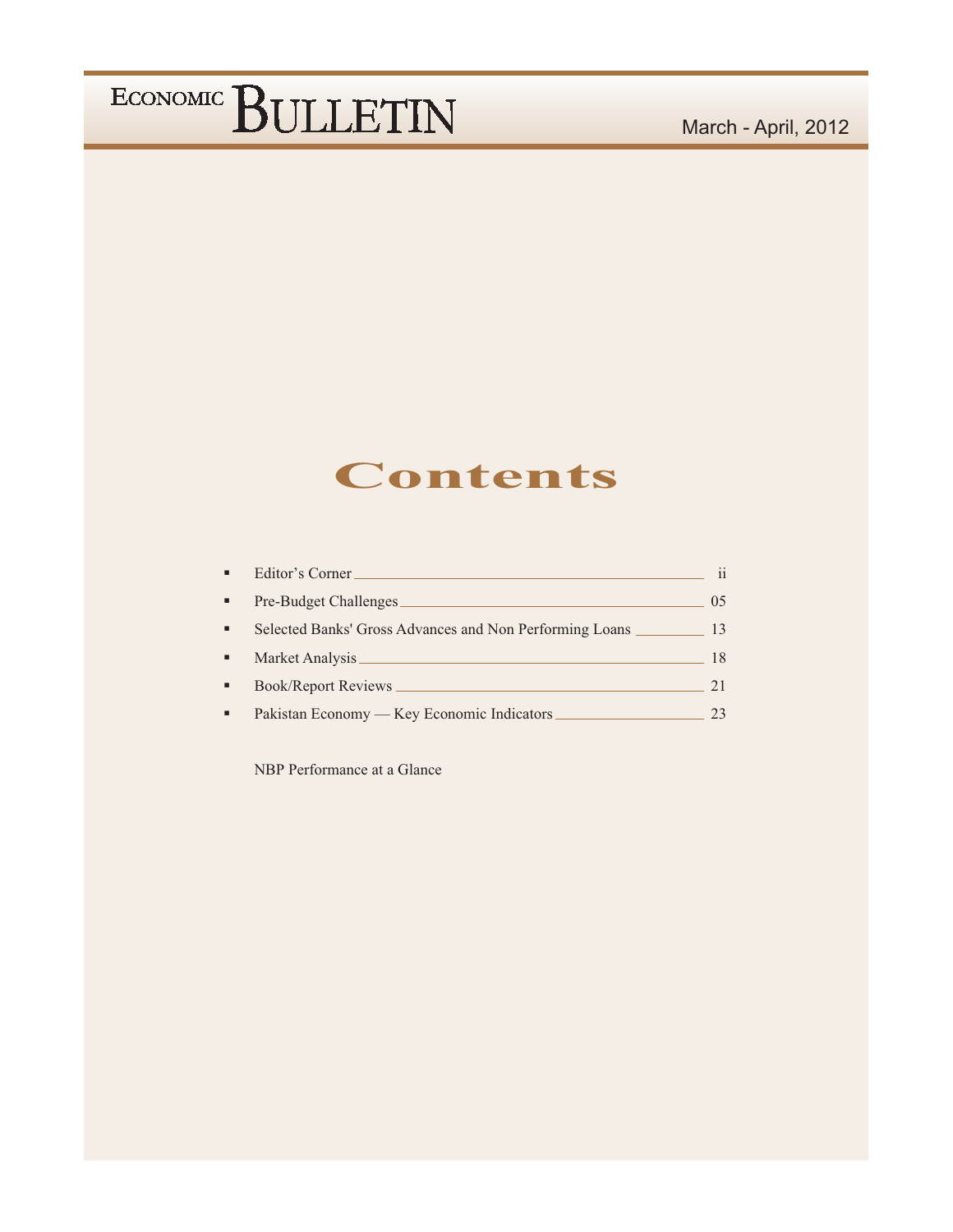#### **Editor's Corner**

Dear Readers,

The upcoming federal budget 2012-13 is only a few weeks away. The government has the uphill task of working towards greater self reliance by enhancing its tax revenues, primarily through widening of tax base, pursuing pro-growth policies, containing its large borrowings from the banking system which have reduced the flow of loanable funds for the private sector, reducing energy shortages which continue to plague production activities. According to estimates the total cost to the economy of power load shedding in the industrial sector is around 2.5 percent of GDP. Consequently exports have suffered and loss of exports is estimated at about \$1.3 billion (2009). This has led to a likely loss of industrial employment of about 535 thousand workers.

Budgetary allocations for social sectors like education and health, and water and sanitation need to be enhanced and prioritized so the country is able to meet the MDGs by 2015. Containing inflationary pressures, maintaining fiscal discipline, restraining unproductive investments, diversifying exports, improving the deteriorating law & order situation, addressing security concerns and issues of poor governance which seriously hamper effective use of economic resources and results in loss of competitiveness would greatly help in generating a conducive environment for investment and reviving economic growth.

A pressing issue facing policymakers is the need for creation of job opportunities for the youth of the country. Youth unemployment is a serious barrier to economic and social development for when the youths are unemployed it can have particularly disruptive effects for societies, which could subsequently lead to violent and anti-social activities. It is only if constructive employment strategies are developed and implemented, can the economy grow and prosper.

Today many countries are facing serious job challenges. According to the *Global Employment Trends 2012*, the world faces a challenge of creating 600 million jobs over the next decade. It further states, "this would still leave 900 million workers living with their families below the US\$2 a day poverty line, largely in developing countries." While the challenge is enormous, the outlook for job creation has been worsening. The Report projects no change in the global unemployment rate between now and 2016, remaining at 6 percent of the global labour force. With respect to South Asia, the main labour market challenge is increasing labour productivity and creating enough jobs for a growing working age population. With almost 60 percent of the population under the age of 30, governments are seeking to take advantage of this demographic dividend and not let it become a cause of poor market outcomes and, ultimately, conflict and insecurity, states the report.

With regard to Pakistan, the problem is not so much the absence of economic activity but is more the low productive nature of these activities. Most poor people are working hard and long hours but in very low productive jobs. The Pakistan Employment Trends 2011, has identified several issues that deserve close attention by policymakers. If workers are skilled and properly trained for the jobs available in various sectors, can there be mobility from low productivity employment to industry and services. This calls for investment in education and technical vocational training for both men and women to achieve productive employment.

Job creation is critical to improve the socio-economic conditions of an individual and subsequently to lift him out of poverty. A World Bank publication, *Voices of the Poor (2000)* states, the most important path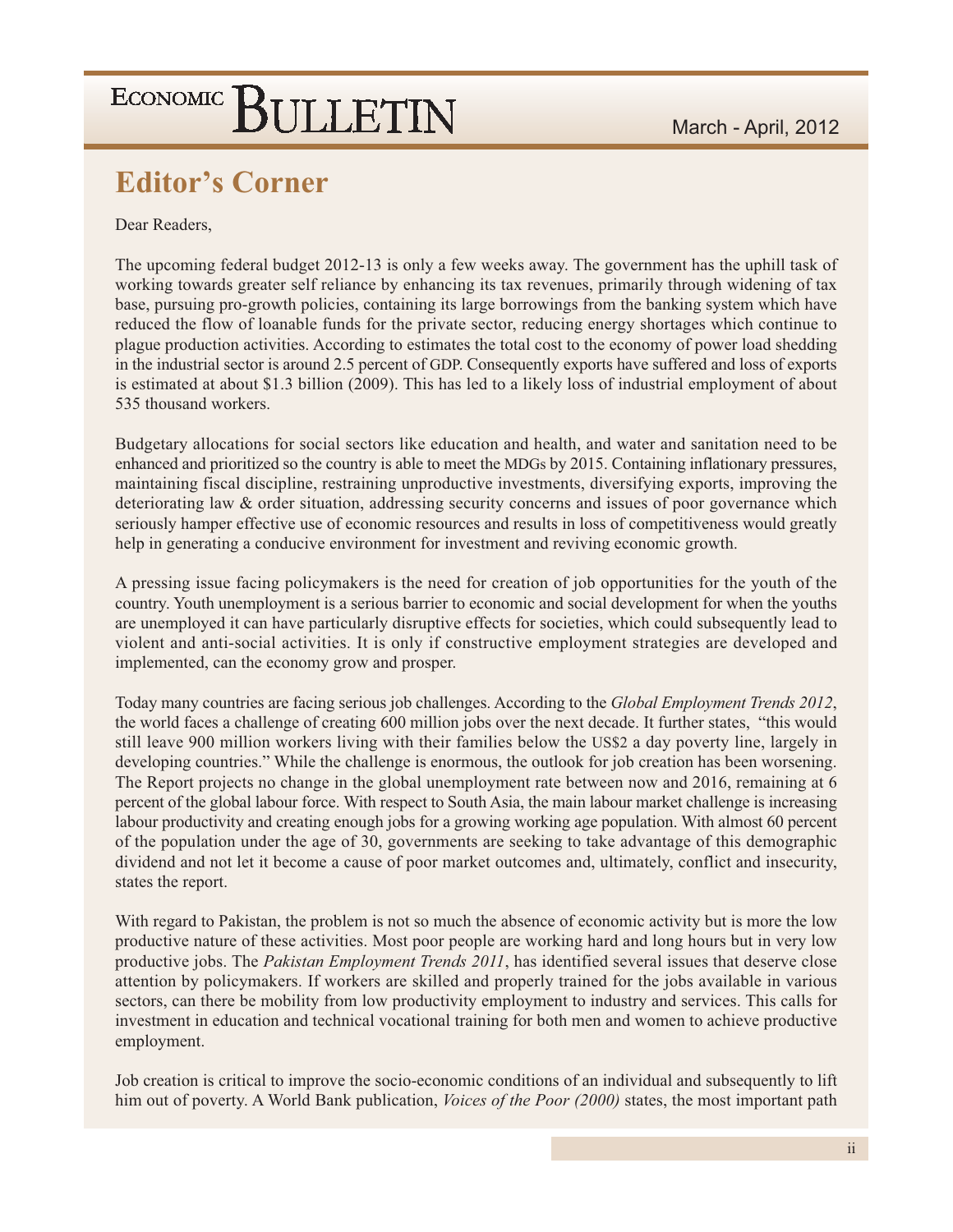out of poverty came in the form of jobs, either through self employment — starting a business or through paid employment. In another book, Fighting Poverty Together, the author Aneel Karnani, while discussing about developing effective strategies to poverty reduction, the primary emphasis must be on creating employment opportunities for the poor and increasing their productive capacities by ensuring basic public services. The fight against poverty relies on raising income through job creation. Pakistan where evidence exists to show that poverty has been on a rising trend in the last few years, could greatly help alleviate existing conditions if its able to create a stable economic environment which would generate economic activity and job opportunities for the young labour force.

For any policy/plan to be successful for employment generation, it must adopt a comprehensive approach, which emphasizes creation of an enabling environment in which employment creation is placed at the centre of macroeconomic policies; promotes employment generating sectors like agriculture and livestock, small and medium enterprises, exports  $\&$  services, youth entrepreneurship; upgrades skills of workforce; improves marketing; extends basic education, revamps education curricula among other steps.

Historically, agriculture has played a major role as an engine for economic growth and employment. In countries like Japan, South Korea and Thailand, rising agricultural productivity and shift to commercial crops have led to job creation, higher incomes, rural progress and growth of downstream industries. Developing agroindustries have positive effects in terms of job creation, it not only provides employment for the rural population, but also in related activities such as handling, packaging, processing, transporting and marketing of food and agricultural produce. For example, food processing is one industry which has strong direct linkages with the agricultural sector. A very small percentage of fruit and vegetable production in Pakistan is processed, compared with 30 percent in Thailand and 80 percent in Malaysia. Presence of weak infrastructure for post harvest preservation, lack of modern storage, transportation, processing and packaging facilities are an obstacle for the growth of the sector and to fully exploit its potential for export. Similarly development of dairy farming in Pakistan, where livestock and dairy sector represent 11 percent of the GDP could help in the development of commercial dairy farms or formal dairy farming structures, generating employment for thousands in the rural areas. Development of the horticulture sector which is labour intensive, could help in the overall employment and income generation of farming communities in Pakistan.

Besides focusing on sectors which have the capacity to enhance employment generating ability of the economy, young people should be encouraged to start their own businesses, which could greatly help in stimulating economic growth and employment opportunities. Entrepreneurship training could be initiated by inviting private sector to participate. In the past, self employment generation initiatives have been undertaken, like for instance the Small Business Finance Corporation's Scheme for professionals, the Youth Investment Promotion Society assistance for the educated unemployed youth, the Yellow Cab Scheme, Aik Hunar Aik Nagar (AHAN) undertaken by SMEDA to provide work opportunities in the rural areas and the more recent Rozgar Scheme for the unemployed.

As labour supply continues to expand rapidly and neither the large scale private sector nor the public sector are poised to create significant number of jobs, it is the small scale sector which does have substantial untapped potential to contribute towards this objective.

The SME sector is important to almost all economies in the world, but especially to those in developing countries, with major employment and income distribution challenges. They have played a major role in China, Japan, Korea in terms of creating employment, reducing poverty and increasing the welfare of the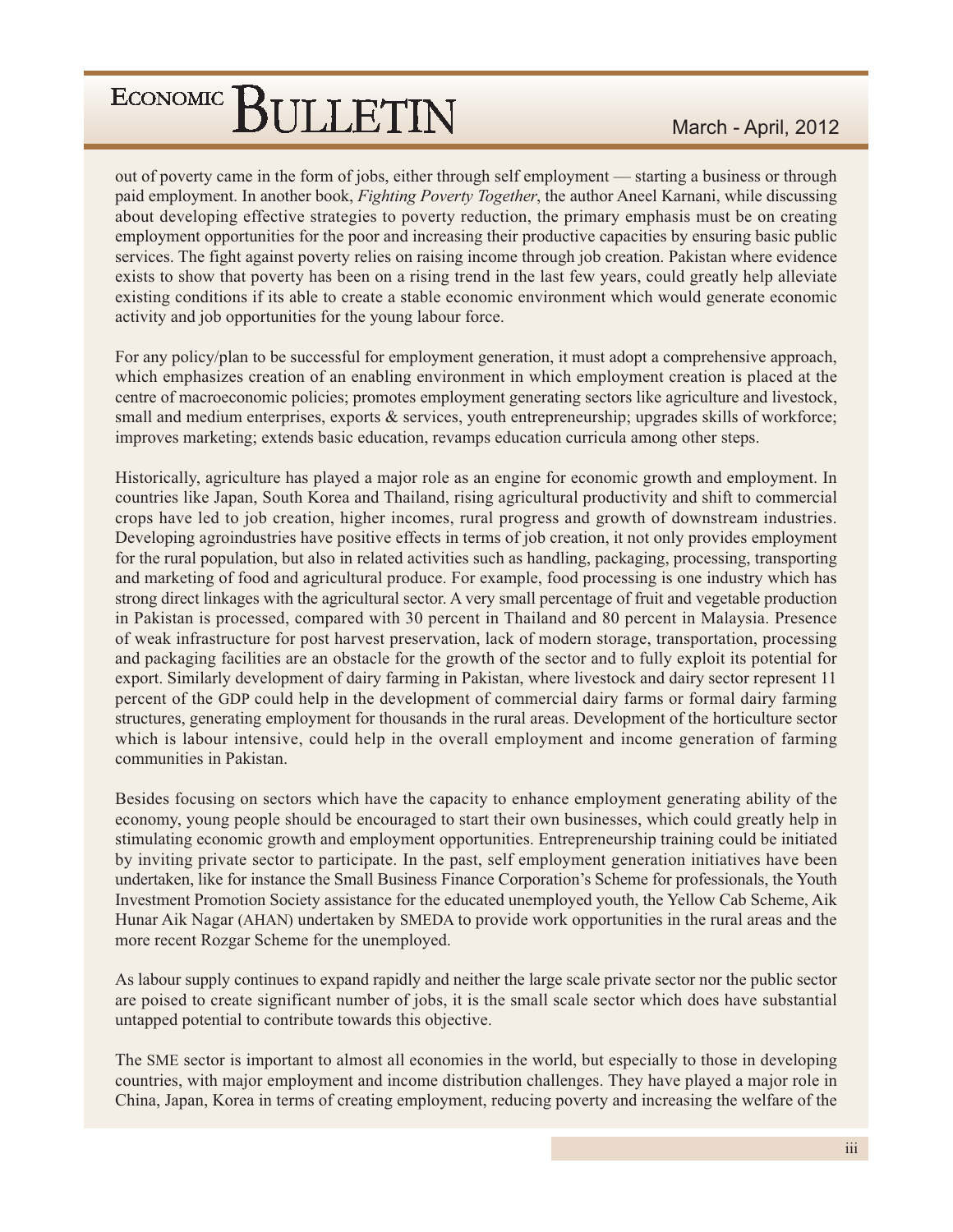society. In Pakistan, SMEs employ 80 percent of the non-agricultural labour force. The key strategic issue in accelerating the growth of the small scale enterprises is to enable them to shift to the high value added, high growth end of the product market. These SSEs, include high value added units in light engineering, automotive parts, moulds, dyes, machine tools and electronics and computer software, states the report titled, Final Report of the Panel of Economists Medium Term Development Imperatives and Strategy for Pakistan.

However, the above can only be made possible if the budget has concrete strategy for infrastructural shortages which are causing immense damage to the economy. They are constraining growth in terms of GDP forgone, have significant implications on employment, exports and development in general. Energy requirements shall continue to increase if economic growth is to be sustained. However, not enough has been done to resolve the problem of energy shortages on a sustainable basis. The total cost to the economy of power load shedding in the industrial sector is estimated to be Rs325 billion. Factories have closed down, rendering thousands unemployed. The retrenchment of workers has significant consequences on the level of poverty in the country, where already poverty is on the rise.

Besides these, another vital element in the job creation link is to increase the investment in education and technical & vocational skills. Most of the labourers have limited or no skills to get gainful employment, but through such investments, the economy would be able to develop trained professionals and there is hope that small business and enterprises could grow, so generating opportunities for the large number of unemployed youth.

Ayesha Mahm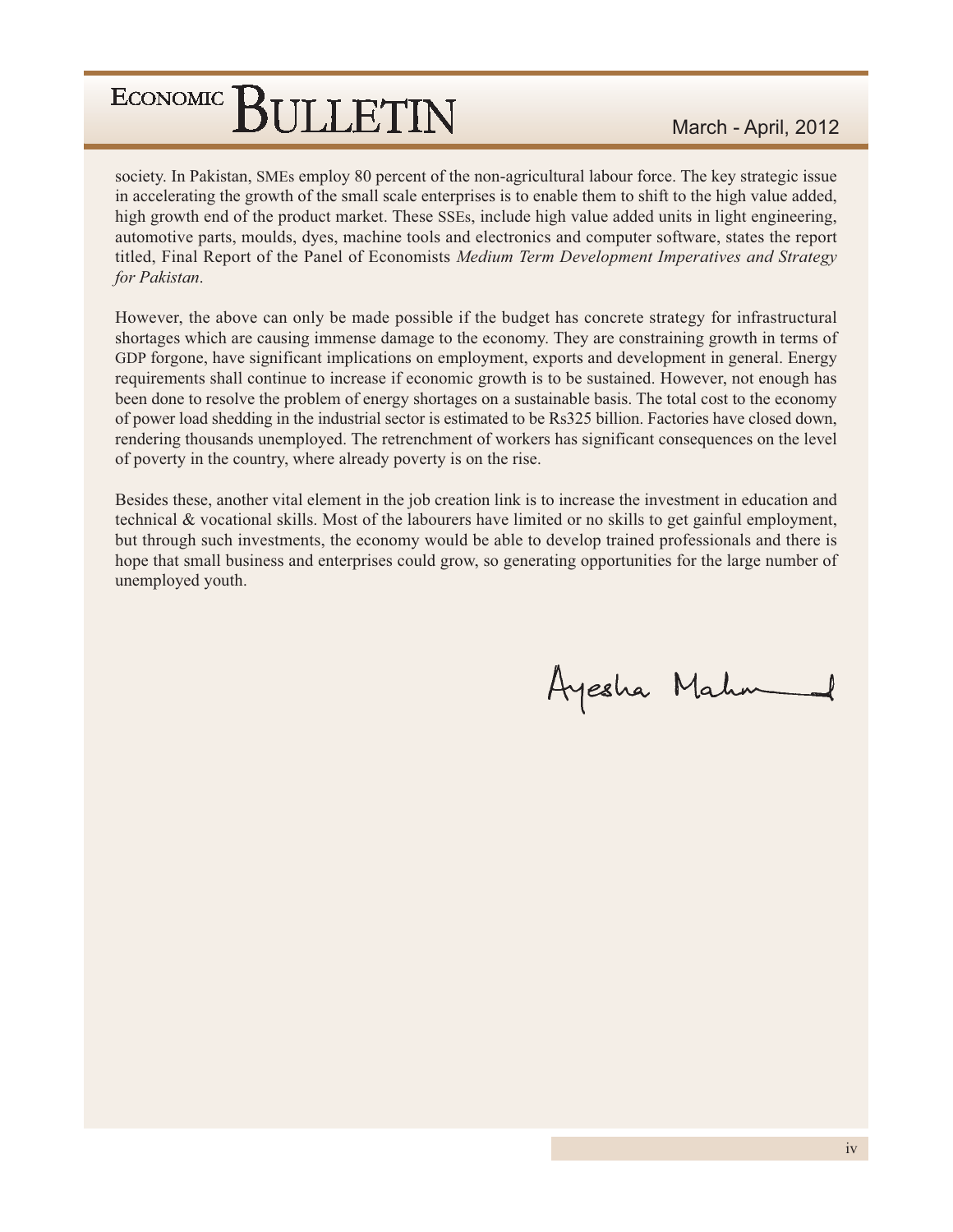#### **Pre-Budget Challenges**

Cons-

growth

**New** 

growth

strategy

The Federal Budget 2012-13 is only a few weeks away. The policymakers have a difficult task of addressing several structural factors which hamper economic growth in Pakistan, a country with abundant potential. Pakistan has confronted difficult challenges in the past few years: external and domestic, political uncertainty and security problems. In the recent past, the economy has shown weak growth, persistent inflation, rising food prices, low savings and investment ratio to GDP, high government borrowings from the central bank, weak fiscal structure as a result of which there are high budget deficits, weak private sector credit growth, severe electricity shortages adversely affecting productivity of all sectors of the economy, large loss making public enterprises, where subsidies have to be given to cover the losses, rising unemployment, where underemployment and considerable unpaid employment remain major problem, as large part of the young population is not being absorbed due to low growth and progress in education and health has slowed.

Pakistan faces difficult challenges

> Pakistan has not been able to sustain high rates of growth over a period of time, unlike some of the successful economies like China, India, and Vietnam, which have sustained high rates of growth for several decades. The IMF in its report, Pakistan - IMF Country Report, February 2012 has in one of the chapters focused upon policies that would strengthen macroeconomic and financial stability and on structural reforms to raise medium term growth. Their main policy recommendations/structural reforms needed to place Pakistan on a higher, inclusive growth trajectory is:

- strengthen public finances through revenue mobilisation, cuts in wasteful and low priority expenditure.
- reform the energy sector and
- implement financial policies to reduce inflation, protect the external position and safeguard the stability of the financial sector.
- restructure the loss-making public sector enterprises
- improve investment climate by promoting better regulation and governance
- civil service reform to improve the delivery of  $\overline{a}$ public services
- improved human capital to meet its large  $\Box$ employment challenge.

Pakistan's growth performance has followed a boom-bust cycle with growth lasting not more than 4-5 years. Pakistan: Framework *for Economic Growth*, a report prepared by the Planning Commission has identified two important constraints to economic growth : -(i) inadequate market development (tax, tariff and policy distortions, entry barriers, government involvement, poor regulation etc) traints to and (ii) lack of efficient public sector management to (a) provide core governance goods such as security of life, property, transaction and contract, (b) facilitate markets and investment with informed policy and competent regulation and (c) promote deepening of physical, human and social infrastructure.

> The new growth strategy developed by the Planning Commission, is based on sustained reform that builds efficient and knowledgeable governance structures, and recognizes the severe resource constraints that the country faces. It focuses on issues of economic governance, institutions, incentives, etc. so providing a conducive environment in which physical infrastructure could be expanded and made more productive. In short, the strategy aims to increase investment in the country and to make investment more productive.

> Investment has declined in Pakistan in recent years, due to both domestic and external factors. Slowdown in the global economy affected foreign direct investment in the economy and demand for exports, while deteriorating security situation, serious energy shortages, poor governance and institutional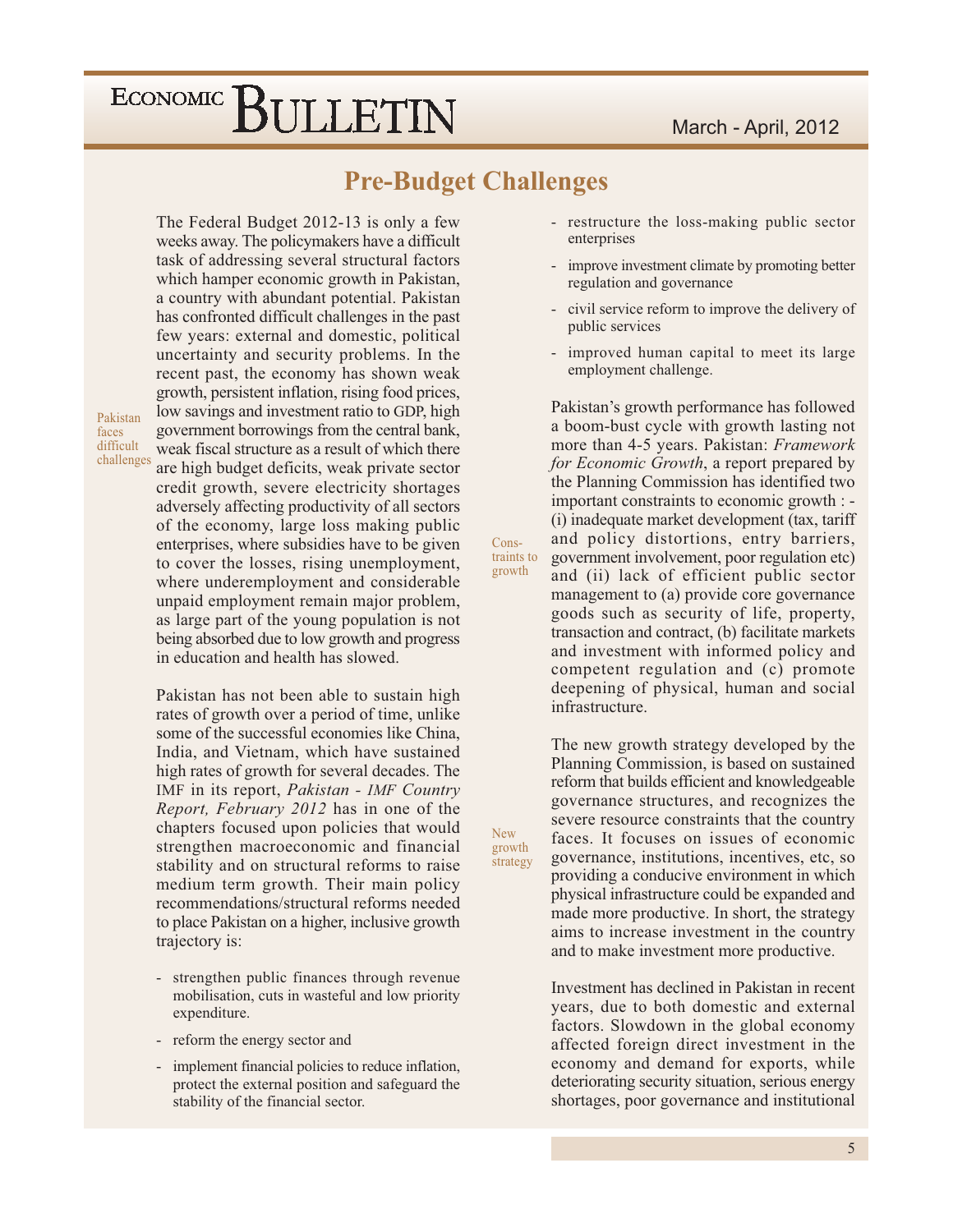weaknesses, high cost of capital in recent years affected investment negatively. It has fallen from an average of 19.1 percent during FY01-06 to 13.3 percent in FY11. Pakistan's investment rate compares unfavourably with world averages. This a major source of concern for sustainable growth in the economy. Will the forthcoming budget be able to provide a conducive environment for businesses for augmenting capital stock?



Similarly foreign investment which lends support to domestic investment in a resource constrained economy like Pakistan has too suffered. How is the federal budget going to address investors' concerns over governance issues, energy and the prevailing security

#### March - April, 2012

situation which has prevented growth in foreign direct investment is to be seen.

Pakistan has low savings rate 13.8 percent, compared to 34.2 percent for emerging and developing countries. Savings levels have to be raised to make more resources available for investment.



The Global Competitiveness Report 2011-12 has identified the problematic factors for doing business. These factors are seen by business executives as the most problematic for doing business in their economy. From a list of 15 factors, respondents were asked to select the five most problematic and rank them from 1 (most problematic) to 5.



#### The most problematic factors for doing business in Pakistan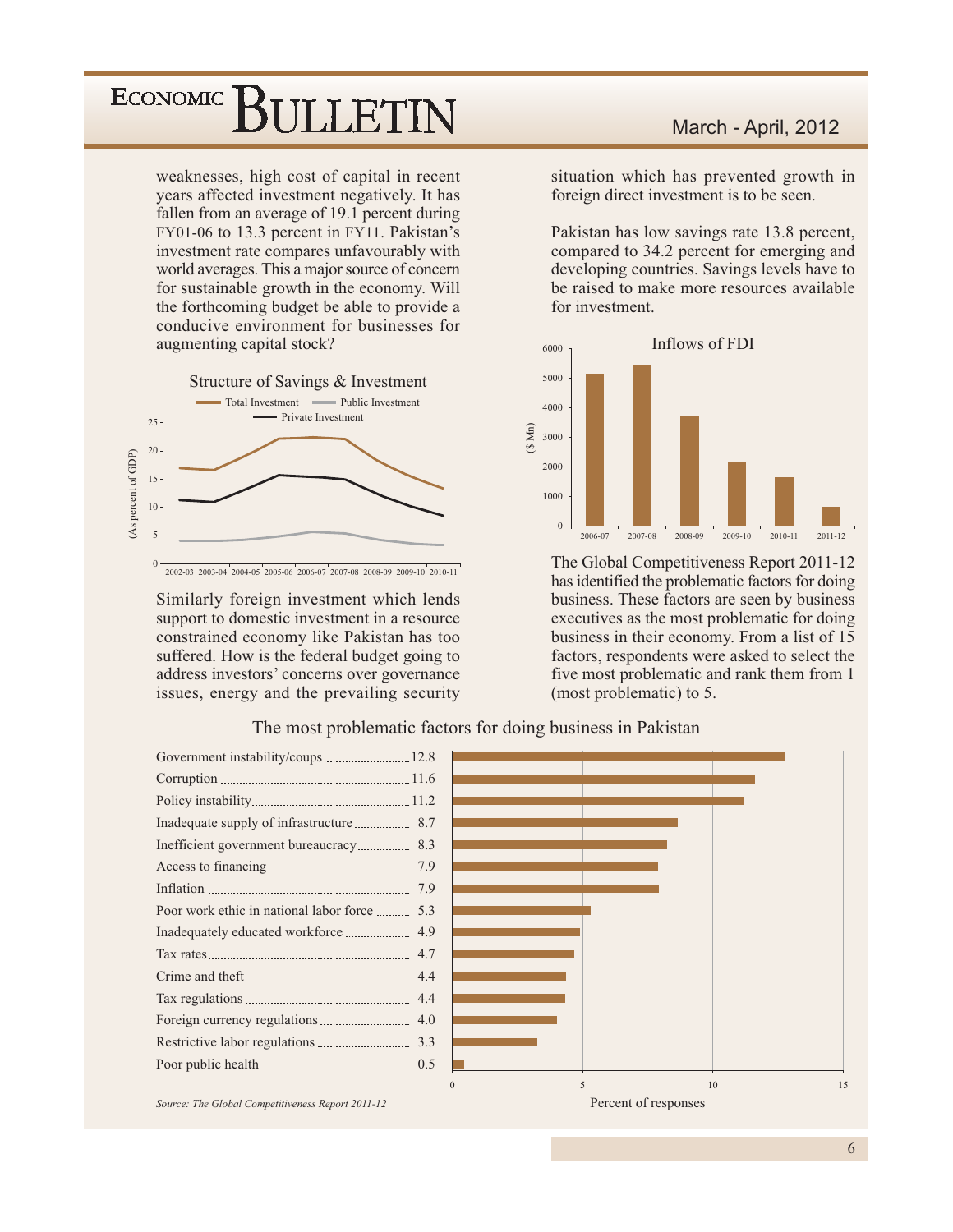In Pakistan, government instability, corruption, policy instability, inadequate supply of infrastructure and inefficient government bureaucracy greatly impeded the business in the economy.

On the physical infrastructure side, Pakistan is faced with severe electricity shortages. Electricity outages for long hours have affected all sectors of the economy. The Planning Commission of Pakistan estimates that the country loses the equivalent of 3-4 percent of potential growth due to power outages. The country suffers from insufficient energy supply. for while energy demand has increased shortages significantly, supply has failed to match this growth. Last year's SBP Annual Report, had attributed this to failures with respect to, setting up viable new power projects to augment supply, increasing exploration of natural gas, crude oil and coal, tapping regional markets and setting up infrastructure for energy imports and incentivizing development of renewable energy sources.

> Consumption of indigenous natural gas has grown rapidly in all sectors of the economy, driven by growing availability of gas and a low, government-controlled gas price as compared with alternate fuel prices. If current gas policies persist, Pakistan's natural gas supply is expected to decline from 4 billion cubic feet per day in 2010-11 to less than 1 billion cubic feet per day by 2025-26. This will lead to growing gas shortfall and lower GDP growth rate over the next 15 years.

> A focus of the forthcoming Federal Budget on a strategy that offers long term energy solutions for Pakistan could greatly help the economy aim for sustainable development and growth.

> Pakistan Energy Outlook 2010-11 to 2025-26 prepared by the Petroleum Institute of Pakistan has identified a set of *Energy* Blueprints which requires progressive and bold approaches and if implemented, could allow the energy sector in Pakistan to grow, so becoming the engine for the social and

#### March - April, 2012

economic development of the country. If however, the country continues with short term approach and reactive policies, (business as usual) termed as 'Scramble', energy deficits would continue leading to low GDP growth rates, low employment and increased poverty levels in Pakistan.

Policymakers need to address Pakistan's energy weaknesses, build on its strengths so to bring sustainable energy and growth to Pakistan. In the recent past, the failure to have a consistent energy policy has affected the country's economic performance over an extended period and the resurgence of circular debt has presented new challenges. Circular debt has emerged due to nonpayment of electricity subsidies by the government, default on payments by energy consumers, and buildup of payables and receivables within the energy sector, says the SBP Report.

Need to

focus on energy

weak-

nesses

Need for

revenues

raising

While augmenting energy supply is crucial, managing demand has also become very necessary. In addition transmission and distribution losses be addressed, electricity theft needs to be checked, and reduce collection losses and strengthen bill collection.

A major issue facing policymakers while formulating the Federal Budget for the next fiscal year, is the dire need of raising much needed revenues. The question arises whether this would lead to further taxing the complaint tax payer or would the budget take bold steps to broaden the tax base and subject all those who earn above the income tax threshold (which is currently Rs350,000 per annum) regardless of the source of income to income tax. This requires sustained commitment at the highest level over a period of time and pursing a policy which is fair, efficient and less corrupt.

Without burdening the existing tax payers, the government must try and bring large segments who are not paying any tax into the tax net, especially the wealthy who evade taxes and is a cause of concern for the government, as the country suffers from low

Energy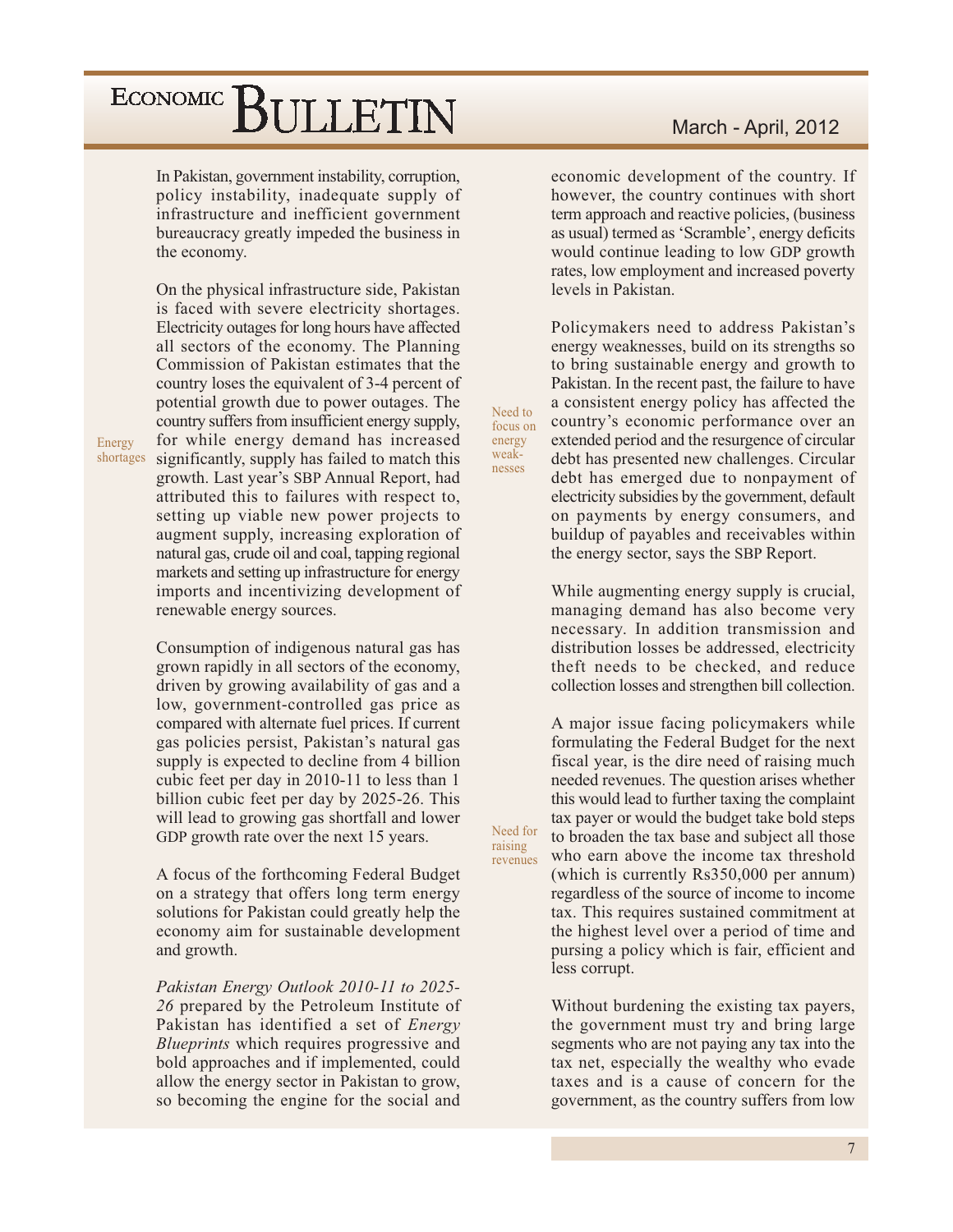tax ratios. Addressing this problem requires concerted efforts, aimed not only at increasing government revenue but also at improving the fairness of the tax system. Any measure taken to increase government revenue, should also consider its distributional effects, as well as its impact on efficiency and long term growth.

Government tax revenue at about 10 percent of GDP is one of the lowest in the world. Government expenditure needs are substantial, notably subsidies (mostly electricity subsidies) and interest payments which consume nearly half of current expenditure. Resulting revenue shortfalls lead to large budget deficits, which ture needs have to be financed either by containment of investment spending or borrowing from the banking system, as foreign assistance is limited. Since the last many years, the government sets an ambitious target for FBR tax collection, which is revised during the year, but at the end of the year this revised

#### **Tax Revenue Target**

target is also missed.

|             |        | (Rs Bn) |
|-------------|--------|---------|
| Year        | Target | Revised |
| 2007-08     | 1030.5 | 1005.6  |
| 2008-09     | 1251.5 | 1180.5  |
| $2009 - 10$ | 1493.6 | 1483.0  |
| 2010-11     | 1778.7 | 1679.4  |
|             |        |         |

Source: Budget in Brief, Various Issues

Govern-

borrow-

private sector

credit

ment

ings

Some heads of current expenditure, including interest payments and expenditure on defence are rigid and hard to adjust. This renders fiscal consolidation a challenge and as a result the burden of adjustment usually falls on development expenditure.

Major Current Expenditure Heads

|                                                       |      |                         |             |                                        |             | (Rs Bn) |
|-------------------------------------------------------|------|-------------------------|-------------|----------------------------------------|-------------|---------|
|                                                       |      | 2008-09                 |             | 2009-10                                |             | 2010-11 |
|                                                       |      | Budget Revised          |             | Budget Revised Budget Revised          |             |         |
| Interest Payments 523.2 630.3 647.1 666.5 698.5 728.0 |      |                         |             |                                        |             |         |
| Defence                                               |      | 296.1 311.3 342.9 378.1 |             |                                        | 442.2 444.6 |         |
| Subsidies                                             | 74.6 | 92.8                    | 119.9 229.0 |                                        | 126.7 395.8 |         |
|                                                       |      |                         |             | Source: Rudget in Rrief Various Issues |             |         |

March - April, 2012

Many a times development outlays have to be adjusted to accommodate reallocation of funds to other activities, such as on account of security spending and the floods from which the country suffered twice in the recent past. As the fiscal space for expanding development spending is limited the new growth approach to spurring sustainable growth and development is appropriate. Here the Report has emphasised enhancing productivity rather than look to increase its volume substantially.

Pakistan's fiscal deficit has risen to 6.6 percent of GDP in 2010-11, as tax revenues failed to pick up and while spending was contained, but higher spending on security, subsidies and interest crowded out the productive spending.

As domestic resources fall short of financing budget deficits, either investment spending has to be contained or government resorts to borrowings from the banking system. During the current year government borrowings for budgetary support have been Rs373 billion from the scheduled banks and Rs218 billion from the State Bank of Pakistan during July 1 to March 30, FY12, states the Monetary Policy Statement, April 2012. This shows a year-on-year growth of 56.5 percent and 18.5 percent respectively. Growth in private sector credit slowed and was only 4.2 percent in the period mentioned. The Monetary Policy further states, 'despite a decent growth in deposits, the banks continue to prefer financing the fiscal deficit as opposed to searching avenues, taking risk, and building partnerships to facilitate credit to the private sector.'

The IMF Country Report on Pakistan February 2012, attributes decline in bank lending to private sector to, deterioration in the macroeconomic situation, which has contributed to lower demand from the private sector and a Decline in rise in private sector non-performing loans which has reduced banks' willingness to lend. As a result the economy has to bear the costs in terms of decline in investment to GDP ratio and low economic growth. The economy needs revival of private sector growth, for which fiscal and energy reforms are needed.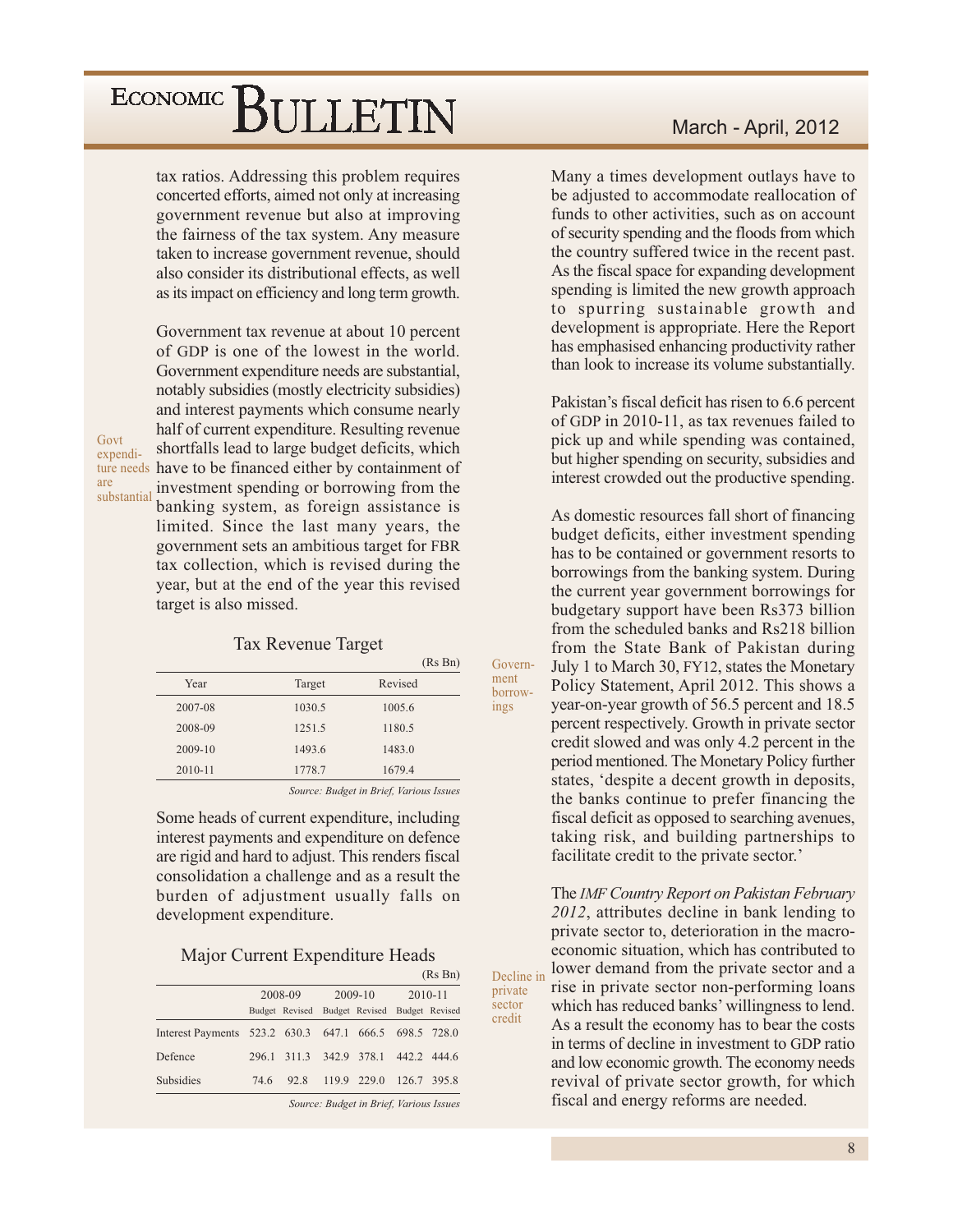## ECONOMIC BULLETIN

#### **Pre Budget Proposals for Federal Budget 2012-13**

#### **Box**

Prof. Dr. Khawaja Amjad Saeed has suggested a 12 point charter for the economy of Pakistan to help meet the socio-economic challenges. These are given as under: -

- 1 Domestic resource mobilization should be accelerated to ensure that we produce a surplus in the revenue budget for 2012-13. This ought to meet the three components of revenue expenditure namely; debt servicing, cost of running the government and defence.
- 2 The consequential surplus generated in the forthcoming budget should be made available for financing Annual Development Plan of Pakistan for 2012-13.
- 3 For accelerating domestic resource mobilization, the golden principle of Public Finance should be followed. This includes taxation of income for all above the threshold prescribed by the Parliament of Pakistan. At present the threshold for subjecting income to income tax is Rs350,000/- per annum. Irrespective of cast and creed or sources of income, everybody ought to be included in the taxable limit and subjected to income tax. In this respect, except for pensioners and widows, all exemptions relating to income tax should be withdrawn. This bold step can be taken by the democratic government.
- 4 Annual Development Programme of Pakistan for 2012-13 should have most minimum reliance on external assistance and bank borrowing. It should be financed out of domestic resources, which should be accelerated through single item agenda of quantum jump in domestic resource mobilization. A courageous step is the need of hour. This bold step will ensure financial defence of Pakistan.
- 5 All public enterprises and autonomous bodies may be vested with financial autonomy with no burden of their losses on the Federal Budget of Pakistan. This will offload around Rs625 billion losses which at present, the budget is absorbing. It is interesting to note that the annual losses of only three autonomous bodies namely; Pakistan Railways, PIA and Pakistan Steel Mills aggregate to a total amount equivalent to the amount allocated to the defence of Pakistan. This ought to be taken as a wake-up and serious call.

Prof. Dr. Khawaja Amjad Saeed Principal, Hailey College of Banking & Finance University of Punjab

- 6 Good Governance should be ruthlessly implemented and all unethical practices should be eradicated in all walks of life, irrespective of the status of the persons. Any deviation or departures should be brought to justice.
- 7 Provincial Governments have been given substantial amounts under the 7th NFC Award. In fact, a sum of Rs1.2 billion was projected for distribution in the Federal Budget 2011-12. The provinces of Pakistan should be logistically helped in excellent fiscal management. They must raise new taxes within their provinces and must respond to the golden rule of public finance namely, generating revenue surplus to meet their ADP needs without asking the Federal Government for any allocation of grant or assistance.
- 8 Government employees and pensioners may be given appropriate rise in their emoluments to protect their wage basket against inflationary impact.
- 9 Projection for employment generating activities may also be released. Instead of executing Collective Bargaining Agreement (CBA), the role may be redefined by switching to Productivity Sharing Agreements (PSAs) so that the raise in salaries/wages of the workers is selffinancing and non-inflationary.
- 10A serious note should be taken by the government and regulatory agencies for restructuring financial sector of Pakistan by substantially reducing non-performing loans. These ought to be restricted to 4% of loan portfolio to ensure a sound financial structure.
- 11 The role of Professional Accountants in general and that of Cost and Management Accountants in particular should be duly recognized and they should be associated in strengthening frontiers of Financial Management in Pakistan. Appropriate legal and other logistically supported actions be undertaken in this respect.
- 12Economic strategy with breakthrough approach in agriculture, industry (with special emphasis on mineral development) and services sector be developed for ensuring prosperity across the board in Pakistan through poverty alleviation, promotion of employment opportunities, ensuring high standard of living and going beyond meeting the basic needs of common man.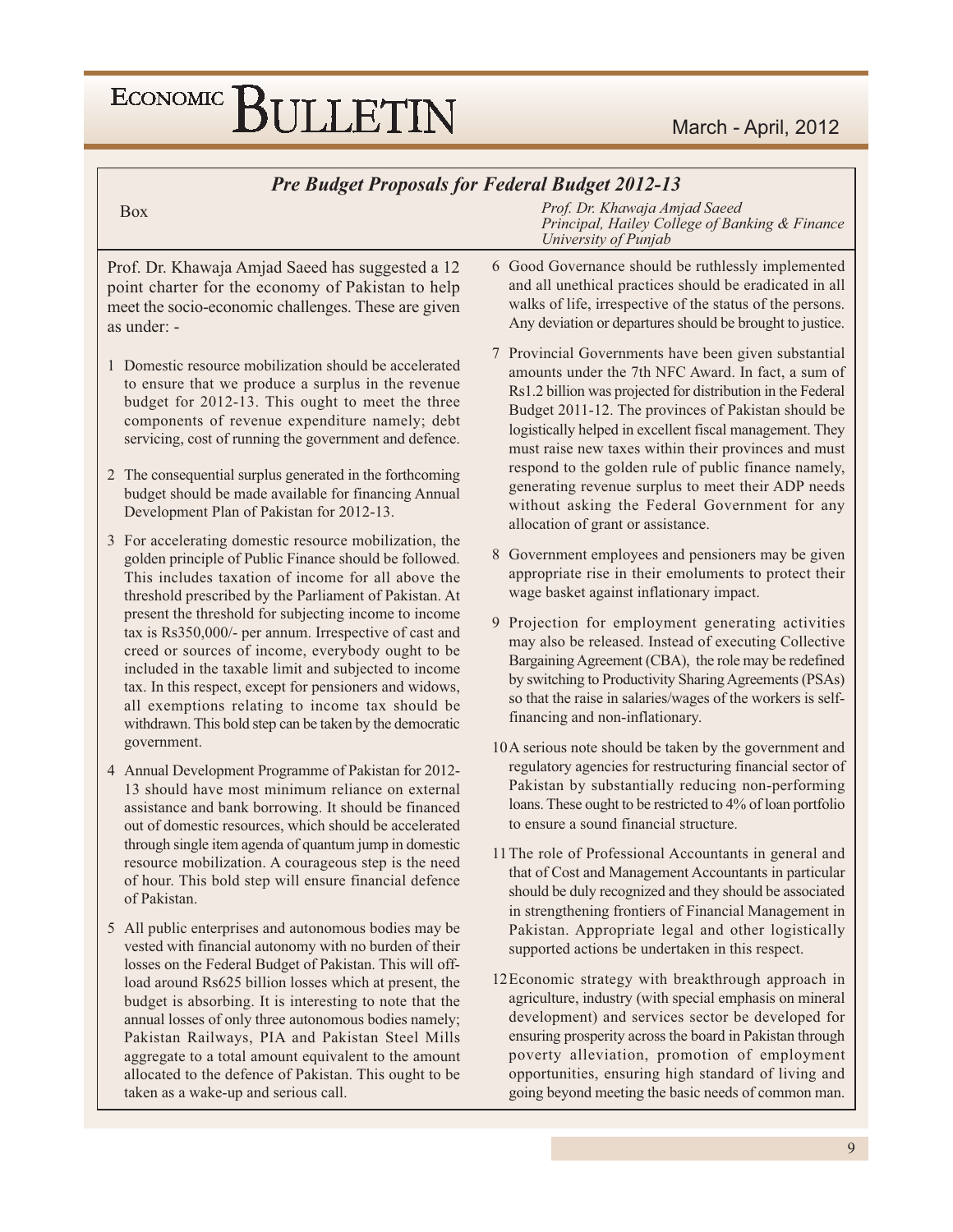## ECONOMIC BULLETIN

**Box** 

Economic and Social Survey of Asia and the Pacific – 2012

Economic & Social Commission for Asia and the Pacific, United Nations

The recently released ESCAP report Economic and Social Survey of Asia and the Pacific 2012 reviews the economies in the region and looks at the challenges confronting the Asia-Pacific region. We give below excerpts from the Report about the macroeconomic performance and challenges confronting Pakistan.

- GDP growth in Pakistan slowed considerably to 2.4% in 2011 from  $3.8\%$  in 2010, mainly due to prevailing security concerns, the exogenous shock from elevated oil prices and unprecedented floods in a large part of the country. Severe shortages of electricity and natural gas in the country have also hampered economic growth.
- Both savings and investment ratio to GDP fell in 2011. The investment ratio stood at 13.4%, the lowest level since 1974.
- Pakistan has been facing double digit inflation for some years now. Inflation rose 13.9% in 2011 as compared to 11.7% in 2010, driven mainly by high food and energy prices. Food prices rose sharply on the back of major supply disruptions, owing to the devastating floods as well as a spike in imported food stuff prices. The severe energy shortages also put a damper on production of goods and services and contributed to the high inflation and weak economic growth problem.
- Pakistan lowered its policy rate by 50 basis points in July 2011 and 150 basis points in October 2011, after hiking it several times. This was done even though inflation remained high. The moves were aimed to stimulate private investment and economic growth.
- The Government of Pakistan is finding it difficult to contain the budget deficit, estimated at 6.6% of GDP in 2011 as compared to 6.3% of GDP in 2010. The high fiscal deficit in 2011 can be partly attributed to increased security expenditures, the adverse impact of the floods and higher subsidies. To reduce the deficit, the Government is making efforts to improve tax compliance and broaden the tax base. A major share of the fiscal deficit is being financed by domestic sources, resulting in a rapid rise in domestic public debt, which, in turn, is fuelling concerns about macro stability and monetary management. To achieve sustainable economic growth, the Government implemented fiscal reforms that aim to widen the tax base to include untaxed or under-taxed segments (agriculture and services), improve tax administration and restructure loss-making public sector enterprises.
- In Pakistan, the external sector registered a surplus on the current account, making it a bright spot of the economy in 2011. Exports increased by 29.3% and workers' remittances reached an historic level of more than \$11.2 billion in 2011. Rising prices of value-added textiles helped propel the rapid growth of exports enabling the country to record a marginal current account surplus  $(0.1\% \text{ of GDP})$  in 2011 after many years of deficits. Foreign exchange reserves increased. However, a large current account deficit is expected in 2012 and financing it could be problematic due to the suspension of the IMF Stand-By Arrangement.
- GDP in Pakistan is projected to grow by 4% in 2012. While this is an improvement from 2.4% growth in 2011, it still reflects several difficulties being faced by the economy.
- To fight against poverty, countries need to continue to implement economic reforms to improve productivity, strengthen public institutions, improve economic governance and build social safety nets to protect the more vulnerable segments of the population. To promote more inclusive growth, the provision of basic services, such as health care and education, should remain the principal priority in the policy agendas of all governments. Generating ample employment opportunities are crucial for the poor to earn a livelihood. Official unemployment rates are low: for example, 4.9% in Sri Lanka and 5.6% in Pakistan in 2010. This is partly due to the fact that the informal sector is large in these economies, making it difficult to obtain a precise estimate of open unemployment.
- On the physical infrastructure side, several countries in the subregion, such as Bangladesh, Nepal and Pakistan, are facing severe electricity shortages. Electricity outages for long hours have been affecting productivity of all sectors of these economies.
- To address energy shortages, the following measures must be undertaken urgently: setting up viable new power projects; minimizing transmission and distribution losses, including theft of electricity; increasing exploration of natural gas, crude oil and coal; tapping of regional markets and setting up infrastructure for energy imports; and incentivizing the development of renewable energy resources. Due to limited public resources, involvement of the private sector should be enhanced and public-private partnerships should be encouraged.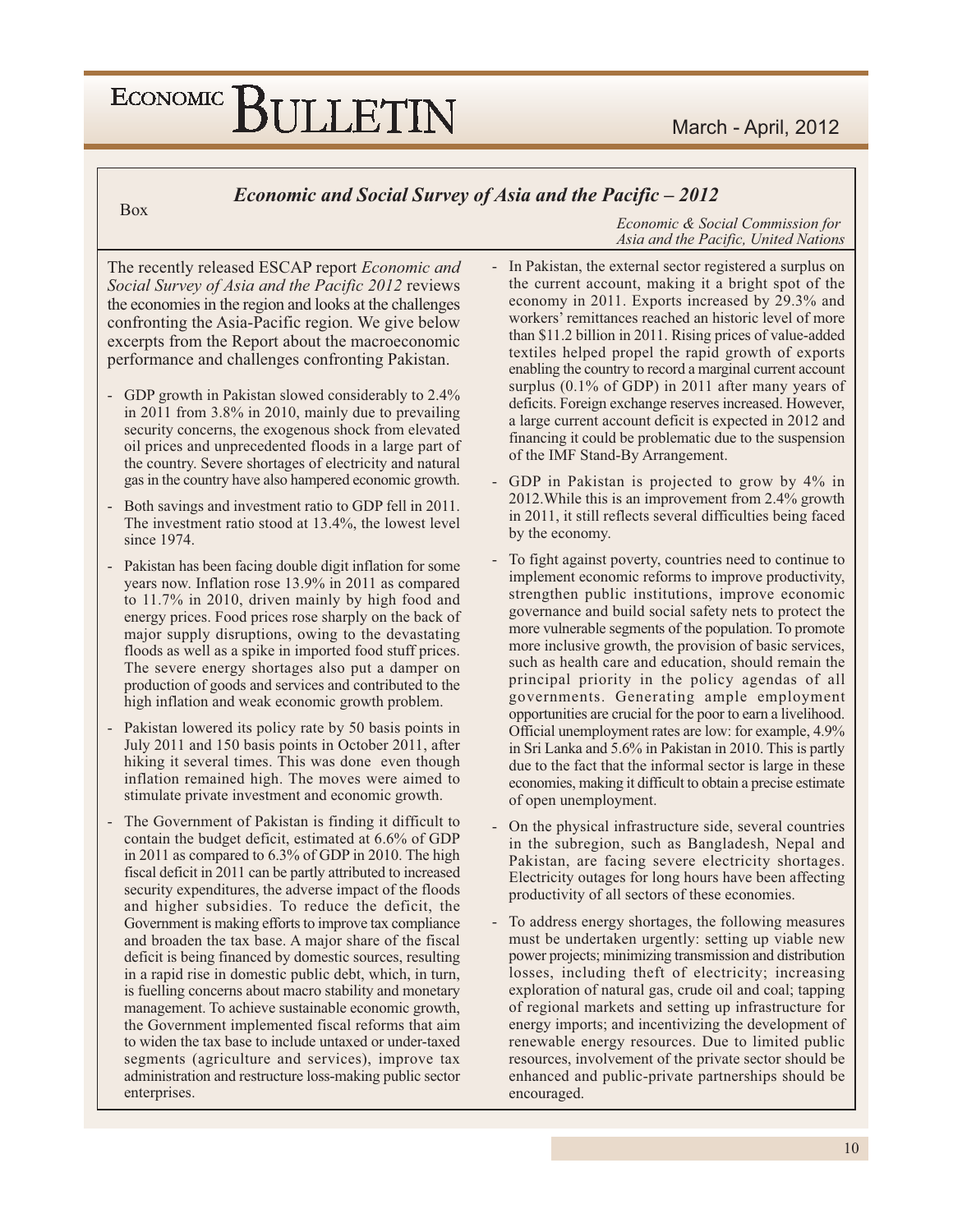Another worrying factor for policymakers is the growing public debt. These have crossed Rs12 trillion by FY11 accounting for 67.2 percent of GDP, against Rs8.7 trillion in FY09, a jump of nearly 39 percent. The rapid accumulation of debt is imposing high costs on the productive resources of the economy; in terms of debt servicing, 5.8 percent of GDP and interest payments consume 33.6 percent of the total current expenditure. Government expenditure on public sector development programme are less.

The debt problem reflects that the fiscal effort on the part of successive governments has not been able to meet the growing revenue needs

#### March - April, 2012

of the economy. If the government had been able to raise the tax-GDP ratio, from the low rate of 9.2 percent compared to 15 percent in Sri Lanka and 16 percent in India, the public debt would have been lower. The need is for tax mobilisation as well as expenditure reform. If prudent fiscal management is pursued, it will slow debt accumulation and the servicing cost.

Some other factors deserving policymakers focus are job creation, containing inflation, enhancing spending on social sectors and poverty alleviation so the country is able to meet the MDGs by 2015.



Pakistan Selected Economic Indicators

Source: Pakistan IMF Country Report February 2012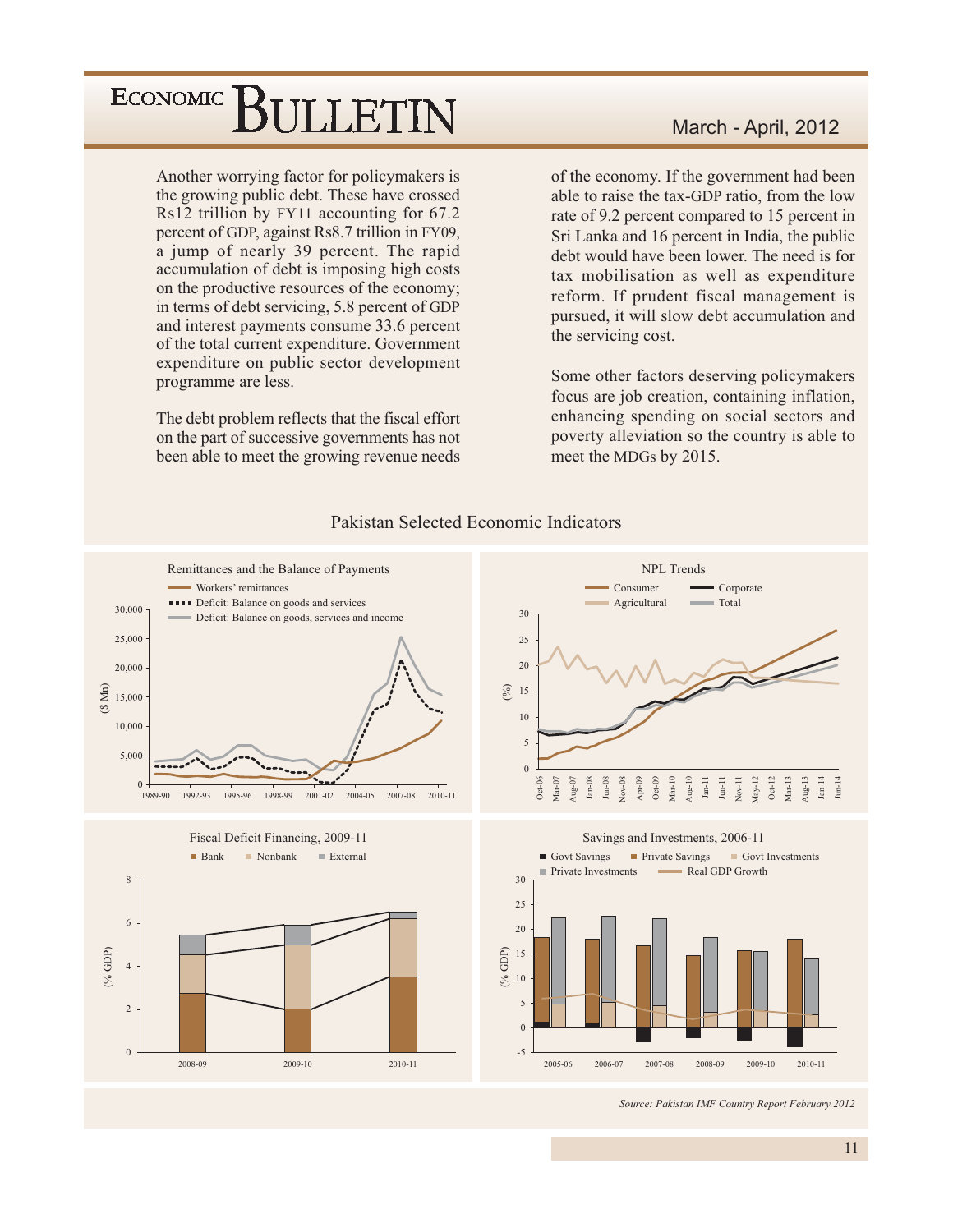| Sri Lanka                    |               | $3.\overline{3}$<br>8.3        | 17.9                                                         | 24.4                                                            | $3.5$<br>6.7                              | $-9.9$                                                    | $-7.8$                                                   | $-12.9$<br>5.4                                     | $-27.1$<br>50.7                                    | 752<br>478                                                | 1142<br>4116                                 | 93.6                                                                                         | $20\,$                                | 17.2                                                   | 83.2                                                     | 142                                                        | Source: Economic & Social Survey of Asia and the Pacific - 2012, United Nations |
|------------------------------|---------------|--------------------------------|--------------------------------------------------------------|-----------------------------------------------------------------|-------------------------------------------|-----------------------------------------------------------|----------------------------------------------------------|----------------------------------------------------|----------------------------------------------------|-----------------------------------------------------------|----------------------------------------------|----------------------------------------------------------------------------------------------|---------------------------------------|--------------------------------------------------------|----------------------------------------------------------|------------------------------------------------------------|---------------------------------------------------------------------------------|
|                              | Pakistan      | $1.7$<br>2.4                   | 10.7                                                         | $18.2$<br>$13.4$                                                | 20.8                                      | $-6.0$                                                    | $-5.7$                                                   | $-6.4$<br>29.3                                     | $-10.3$<br>14.5                                    | 5438                                                      | 1075<br>9667                                 | $\frac{1}{74.1}$                                                                             | 25                                    | 2.0                                                    | 57.1                                                     | 201                                                        |                                                                                 |
|                              | Nepal         | 3.5                            | $9.4$<br>6.7                                                 | 31.7                                                            | $12.6$<br>9.6                             | $-5.8$                                                    | 4.2                                                      | $-3.5$                                             | $\frac{8.8}{8.8}$                                  | $\frac{1}{3}$                                             | 111<br>3336                                  | $71.1\,$                                                                                     | 17                                    | 2.8                                                    | 30.7                                                     | 39                                                         |                                                                                 |
|                              | India         | $\frac{6.9}{6.9}$              | 33.8                                                         | 36.6                                                            | $12.4$<br>8.4                             | $-5.9$                                                    | $-2.8$                                                   | $-3.5$<br>29.3                                     | $-5.0$<br>30.4                                     | 42546<br>24640                                            | 12738<br>53044                               | 79.1                                                                                         | 19                                    | 2.9                                                    | 61.4                                                     | 121                                                        |                                                                                 |
| Selected Economic Indicators | <b>Bhutan</b> | 6.7                            | 27.2                                                         | 41.2<br>$\blacksquare$                                          | $3.\overline{3}$                          | 1.8                                                       | $-10.8$<br>$-24.0$                                       | $-13.8$                                            | $-9.6$<br>$\blacksquare$                           | 28                                                        | $\overline{4}$                               | 58.2<br>87.8                                                                                 | $\mathbf{I}$                          | 3.6                                                    | 54.3                                                     | $\mathbf{I}$                                               |                                                                                 |
|                              | Bangladesh    | 5.7                            | 21.1<br>19.6                                                 | 24.7<br>24.7                                                    | $\begin{array}{c} 6.7 \\ 8.8 \end{array}$ | $-3.4$                                                    | $\frac{8}{0.9}$                                          | $10.3$<br>41.5                                     | $4.1$<br>$41.8$                                    | 1086<br>913                                               | 1958<br>10838                                | $-92.2$                                                                                      | 26                                    | $0.6$                                                  | 46.2                                                     | $79$                                                       |                                                                                 |
|                              | Afghanistan   | $22.5$<br>5.7                  | $\Gamma = 1$                                                 | $\mathbf{I}=\mathbf{I}$                                         | $-8.3$<br>10.5                            | $\Gamma = 1$                                              | $-2.8$                                                   | $-25.9$                                            | 10.5                                               | 300                                                       | $\mathbf{I}=\mathbf{I}$                      | $\mathbf{I}=\mathbf{I}$                                                                      | $\mathbf I$                           | 0.5                                                    | 41.4                                                     |                                                            |                                                                                 |
|                              |               | GDP Growth (%)<br>2009<br>2011 | Gross Domestic Savings Rate<br>(as % of GDP)<br>2009<br>2011 | Gross Domestic Investment Rate<br>(as % of GDP)<br>2009<br>2011 | Inflation Rate (%)<br>2009<br>2011        | <b>Budget Balance</b><br>(as $\%$ of GDP)<br>2009<br>2011 | Current Account Balance<br>(as % of GDP)<br>2009<br>2011 | Merchandise Export Growth Rate (%)<br>2009<br>2011 | Merchandise Import Growth Rate (%)<br>2009<br>2011 | Foreign Direct Investment Inflows (Mn \$)<br>2008<br>2010 | Workers' Remittances (Mn \$)<br>2000<br>2010 | (as % of primary school-aged children)<br>Net Enrolment in Primary Education<br>2000<br>2010 | Population Undernourished (%)<br>2007 | Fixed Telephone Mainlines (per 100 population)<br>2010 | Mobile Cellular Subscribers (per 100 population)<br>2010 | Household Electricity Consumption (kwh per capita)<br>2009 |                                                                                 |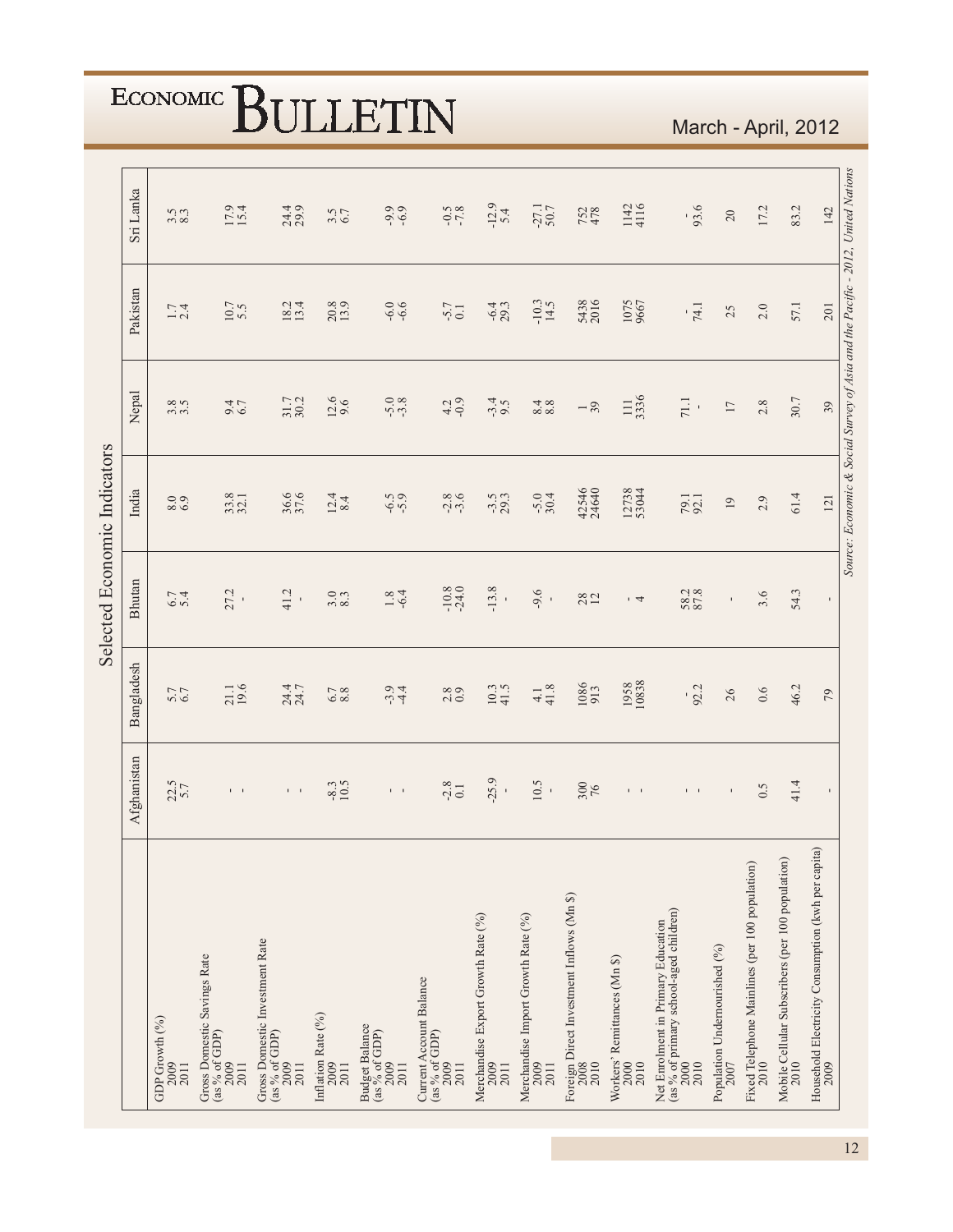#### March - April. 2012

#### Selected Banks' Gross Advances and Non Performing Loans  $\frac{}{\text{}}$   $\text{}}$   $\text{}}$

| <b>Banks</b>                     |                          |        |        |        |         | Gross Advances           |         |         |         |         |         |         |
|----------------------------------|--------------------------|--------|--------|--------|---------|--------------------------|---------|---------|---------|---------|---------|---------|
|                                  | 2000                     | 2001   | 2002   | 2003   | 2004    | 2005                     | 2006    | 2007    | 2008    | 2009    | 2010    | 2011    |
| <b>Selected Banks Total</b>      | 665.42                   | 713.47 | 667.68 | 796.10 | 1129.87 | 1449.11                  | 1810.97 | 2017.90 | 2345.03 | 2449.86 | 2618.59 | 2624.81 |
| National Bank of Pakistan        | 158.62                   | 196.34 | 166.08 | 189.0  | 249.84  | 299.42                   | 348.37  | 374.73  | 457.83  | 530.86  | 538.61  | 592.37  |
| Habib Bank Limited               | 204.75                   | 199.00 | 200.07 | 213.74 | 292.40  | 350.43                   | 371.36  | 403.48  | 435.71  | 432.28  | 473.41  | 460.00  |
| United Bank Limited              | 99.34                    | 105.55 | 88.39  | 111.55 | 160.03  | 219.27                   | 260.91  | 325.67  | 390.90  | 343.38  | 368.70  | 366.31  |
| <b>MCB</b> Bank                  | 90.98                    | 82.84  | 85.14  | 104.01 | 144.01  | 188.14                   | 206.85  | 229.73  | 272.85  | 269.72  | 274.14  | 248.13  |
| <b>Allied Bank Limited</b>       | 62.30                    | 59.90  | 54.00  | 49.99  | 69.95   | 119.51                   | 151.70  | 178.53  | 223.64  | 249.89  | 267.77  | 262.13  |
| Bank Alfalah                     | 16.36                    | 20.22  | 29.44  | 50.37  | 90.29   | 120.42                   | 152.24  | 175.68  | 197.93  | 197.40  | 218.43  | 211.40  |
| Standard Chartered Bank Pakistan | $\overline{\phantom{a}}$ |        |        |        |         | $\overline{\phantom{a}}$ | 142.31  | 135.27  | 137.72  | 141.23  | 157.90  | 151.61  |
| Askari Bank                      | 18.56                    | 24.24  | 31.34  | 46.35  | 71.62   | 88.40                    | 102.73  | 108.19  | 139.83  | 147.62  | 168.43  | 167.38  |
| Faysal Bank                      | 14.51                    | 25.38  | 23.23  | 31.15  | 51.73   | 63.52                    | 74.50   | 86.62   | 88.62   | 98.38   | 151.20  | 165.48  |

| <b>Banks</b>                            |                          |        |        |        |        |                          | Non Performing Loans (NPLs) |        |        |        |        |        |
|-----------------------------------------|--------------------------|--------|--------|--------|--------|--------------------------|-----------------------------|--------|--------|--------|--------|--------|
|                                         | 2000                     | 2001   | 2002   | 2003   | 2004   | 2005                     | 2006                        | 2007   | 2008   | 2009   | 2010   | 2011   |
| <b>Selected Banks Total</b>             | 158.00                   | 170.12 | 154.21 | 142.57 | 131.37 | 118.97                   | 116.89                      | 134.70 | 197.01 | 257.81 | 311.86 | 332.16 |
| National Bank of Pakistan               | 30.32                    | 44.26  | 43.71  | 39.77  | 36.10  | 33.74                    | 36.26                       | 38.32  | 56.46  | 70.92  | 86.64  | 88.16  |
| Habib Bank Limited                      | 54.05                    | 56.22  | 53.01  | 47.73  | 44.51  | 41.36                    | 26.92                       | 24.59  | 36.08  | 42.30  | 46.68  | 51.31  |
| <b>United Bank Limited</b>              | 38.08                    | 32.18  | 21.03  | 18.92  | 20.10  | 16.96                    | 16.26                       | 22.35  | 27.84  | 39.10  | 48.59  | 51.11  |
| <b>MCB</b> Bank                         | 12.44                    | 13.44  | 12.03  | 11.00  | 8.84   | 8.40                     | 8.57                        | 10.73  | 18.27  | 23.24  | 24.54  | 26.66  |
| <b>Allied Bank Limited</b>              | 16.77                    | 16.88  | 18.24  | 17.83  | 15.38  | 12.58                    | 10.48                       | 11.36  | 13.77  | 16.28  | 18.69  | 20.45  |
| <b>Bank Alfalah</b>                     | 1.55                     | 1.58   | 1.54   | 2.85   | 2.94   | 1.06                     | 2.31                        | 4.71   | 8.93   | 16.19  | 18.32  | 19.09  |
| <b>Standard Chartered Bank Pakistan</b> | $\overline{\phantom{a}}$ |        |        |        |        | $\overline{\phantom{a}}$ | 8.90                        | 10.99  | 16.53  | 21.39  | 22.10  | 25.70  |
| Askari Bank                             | 1.09                     | 1.16   | 1.25   | 1.28   | 1.10   | 2.37                     | 3.66                        | 6.91   | 11.69  | 17.72  | 21.60  | 23.64  |
| Faysal Bank                             | 3.70                     | 4.40   | 3.40   | 3.20   | 2.40   | 2.50                     | 3.54                        | 4.75   | 7.44   | 10.67  | 24.70  | 26.04  |

| <b>Banks</b>                     |                          |       |       |       |       | NPLs/Gross Advances Ratio |       |       |       |       |       |       |
|----------------------------------|--------------------------|-------|-------|-------|-------|---------------------------|-------|-------|-------|-------|-------|-------|
|                                  | 2000                     | 2001  | 2002  | 2003  | 2004  | 2005                      | 2006  | 2007  | 2008  | 2009  | 2010  | 2011  |
| <b>Selected Banks Total</b>      | 23.74                    | 23.84 | 23.10 | 17.91 | 11.63 | 8.21                      | 6.45  | 6.68  | 8.40  | 10.52 | 12.32 | 13.13 |
| National Bank of Pakistan        | 19.11                    | 22.54 | 26.32 | 21.05 | 14.45 | 11.27                     | 10.41 | 10.23 | 12.33 | 13.36 | 16.09 | 14.88 |
| Habib Bank Limited               | 26.40                    | 28.25 | 26.50 | 22.33 | 15.22 | 11.80                     | 7.25  | 6.09  | 8.28  | 9.79  | 9.86  | 11.15 |
| <b>United Bank Limited</b>       | 38.33                    | 30.49 | 23.79 | 16.96 | 12.56 | 7.73                      | 6.23  | 6.86  | 7.12  | 11.39 | 13.26 | 13.95 |
| <b>MCB</b> Bank                  | 13.67                    | 16.22 | 14.13 | 10.58 | 6.14  | 4.46                      | 4.14  | 4.67  | 6.70  | 8.62  | 8.95  | 10.74 |
| Allied Bank Limited              | 26.92                    | 28.18 | 33.78 | 35.67 | 21.99 | 10.53                     | 6.91  | 6.36  | 6.16  | 6.51  | 6.96  | 7.80  |
| <b>Bank Alfalah</b>              | 9.47                     | 7.81  | 5.22  | 5.65  | 3.26  | 0.88                      | 1.52  | 2.68  | 4.51  | 8.20  | 8.39  | 9.03  |
| Standard Chartered Bank Pakistan | $\overline{\phantom{a}}$ |       |       |       |       | $\overline{\phantom{a}}$  | 6.25  | 8.12  | 12.00 | 15.15 | 14.00 | 16.95 |
| Askari Bank                      | 5.84                     | 4.79  | 3.99  | 2.76  | 1.54  | 2.68                      | 3.56  | 6.39  | 8.36  | 12.00 | 12.82 | 14.12 |
| Faysal Bank                      | 25.50                    | 17.34 | 14.64 | 10.27 | 4.64  | 3.94                      | 4.75  | 5.48  | 8.40  | 10.85 | 16.34 | 15.74 |

Source: Banks' Annual Reports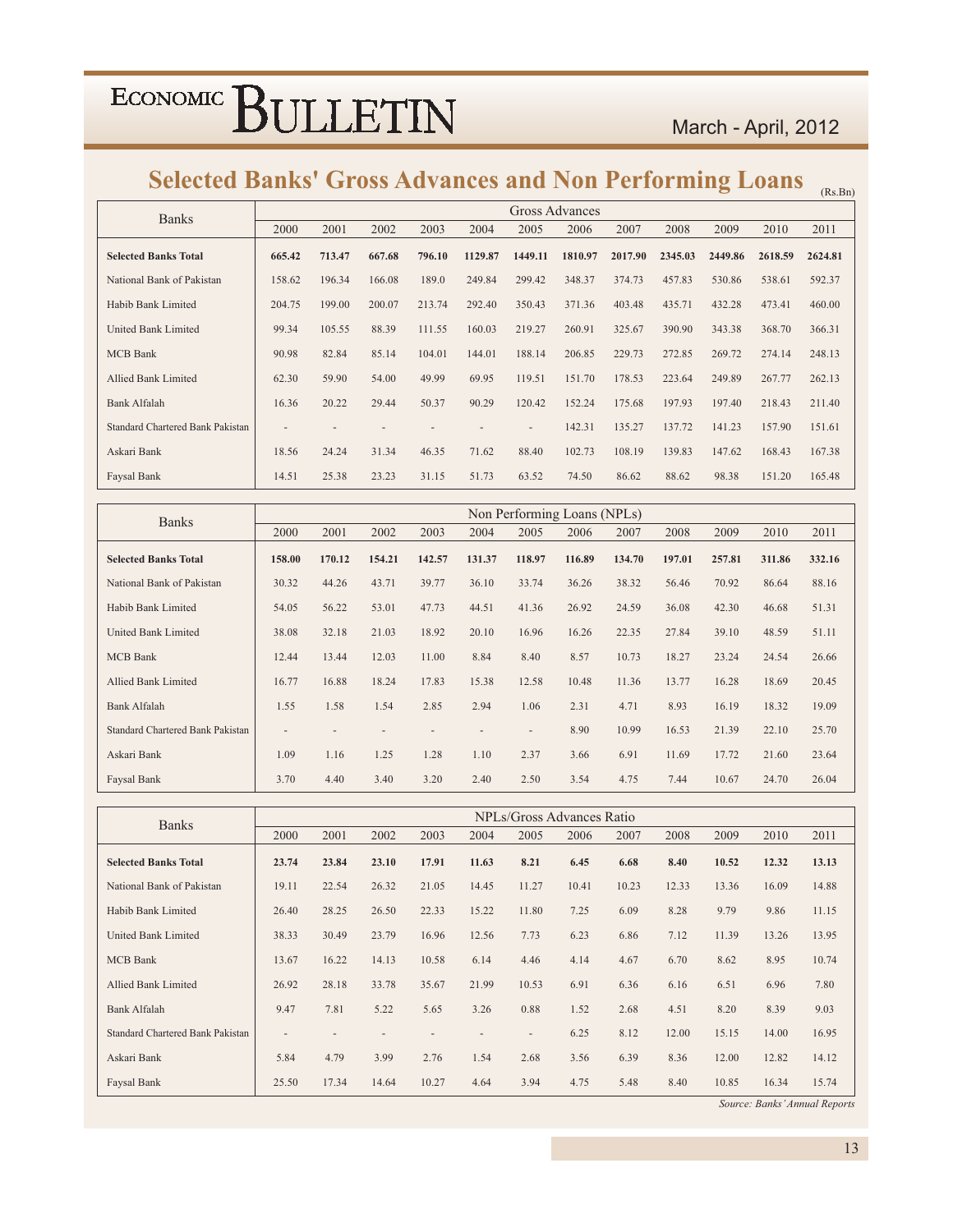|                                        |             |               |                              |         | Gross Advances By |               |                | Sectors          | $\blacksquare$ |               | <b>Selected Banks</b> |               |                |                       |             |                                                     |              | (Rs. Mn)      |
|----------------------------------------|-------------|---------------|------------------------------|---------|-------------------|---------------|----------------|------------------|----------------|---------------|-----------------------|---------------|----------------|-----------------------|-------------|-----------------------------------------------------|--------------|---------------|
| Type of Business                       |             |               | National Bank<br>of Pakistan |         |                   |               |                |                  | Habib Bank     |               |                       |               |                |                       | United Bank |                                                     |              |               |
|                                        | 2009        | Share<br>$\%$ | 2010                         | Share   | 2011              | Share<br>$\%$ | 2009           | Share<br>$\%$    | 2010           | Share<br>$\%$ | 2011                  | Share<br>$\%$ | 2009           | Share<br>$\%$         | 2010        | Share<br>$\%$                                       | 2011         | Share<br>$\%$ |
| Chemicals & Pharmaceuticals            | 3156        | 0.6           | 4940                         | 0.9     | 3453              | 0.6           | 24589          | 5.3              | 24518          | 5.2           | 20924                 | 4.5           | 6082           | 1.6                   | 6218        | $1.7\,$                                             | 5956         | 1.6           |
| Agribusiness                           | 23453       | 4.4           | 27067                        | 5.0     | 29924             | 4.8           | 23030          | 5.0              | 32331          | 6.8           | 30349                 | 6.6           | 50894          | 13.3                  | 53034       | 14.4                                                | 47099        | 12.9          |
| Textiles                               | 71668       | 13.5          | 69925                        | 13.0    | 66317             | 10.6          | 83341          | 18.0             | 83561          | 17.7          | 71249                 | 15.5          | 61665          | 16.1                  | 61145       | 16.6                                                | 59692        | 16.3          |
| Cement                                 | 8936        | $1.7\,$       | 7118                         | 1.3     | 10472             | $1.7\,$       | 15783          | 3.4              | 14560          | 3.1           | 10130                 | 2.2           | 6508           | 1.7                   | 6803        | $1.8\,$                                             | 4503         | 1.2           |
| Sugar                                  | 8898        | $1.7\,$       | 13103                        | 2.4     | 15147             | 2.4           | 3229           | 0.7              | 2992           | 0.6           | 4490                  | $1.0\,$       | 7069           | $1.8\,$               | 8154        | 2.2                                                 | 7126         | 1.9           |
| Rice Processing                        | 8128        | 1.5           | 9645                         | 1.8     | 9934              | 1.6           |                |                  |                |               |                       |               |                |                       |             |                                                     |              |               |
| Shoe & Leather Garments                | 833         | 0.2           | 010                          | 0.2     | 1204              | 0.2           | 2134           | 0.5              | 2276           | 0.5           | 1916                  | 0.4           | 2200           | 0.6                   | 2447        | 0.7                                                 | 2261         | 0.6           |
| Transport Equipment<br>Automobile &    | 3664        | 0.7           | 2820                         | 0.5     | 3167              | 0.5           | 8568           | 1.8              | 7394           | 1.6           | 9762                  | 2.1           | 5213           | 1.4                   | 4455        | 1.2                                                 | 5019         | 1.4           |
| Telecommunication<br>Transportation &  | 24824       | $4.7$         | 34500                        | 6.4     | 38481             | 6.1           | 19466          | 4.2              | 17618          | 3.7           | 12983                 | 2.8           | 17110          | $\ddot{\Omega}$<br>4. | 22737       | 6.2                                                 | 14559        | 4.0           |
| Real Estate/Construction               | 7893        | 1.5           | 820<br>$\overline{ }$        | 1.5     | 9790              | 1.6           | $\blacksquare$ |                  | 2829           | 3.3           | 2635                  | 3.6           | 26088          | 6.8                   | 21867       | 5.9                                                 | 17972        | 4.9           |
| Electrical Appliances<br>Electronics & | 7268        | 1.4           | 7537                         | 1.4     | 9047              | 1.4           | 13117          | 2.8              | 13673          | 2.9           | 15886                 | 3.5           | 2144           | 0.6                   | 2386        | 0.6                                                 | 2646.0       | 0.7           |
| Food & Tobacco                         | 1581        | 0.3           | 966                          | 0.4     | 1594              | 0.3           | 5441           | 1.2              | 7207           | 1.5           | 8245                  | $1.8\,$       | 7301           | 1.9                   | 6849        | 1.9                                                 | 8992         | 2.5           |
| Fertilizers                            | 14461       | 2.7           | 18004                        | 3.3     | 19007             | 3.0           |                |                  |                |               |                       |               | 5729           | 1.5                   | 6824        | 1.9                                                 | 6871         | 1.9           |
| Metal Products                         | 16579       | 3.1           | 18883                        | 3.5     | 26444             | 4.2           | 5521           | 1.2              | 8244           | 1.7           | 7069                  | Ċ,            | 567            | 0.1                   | 2266        | 0.6                                                 | 336          | 0.1           |
| Production & Transmission<br>of Energy | 86110       | 16.2          | 62242                        | 11.6    | 54116             | 8.6           | 38642          | 8.3              | 49567          | 10.5          | 52855                 | 11.5          | 41179          | 10.8                  | 39057       | 10.6                                                | 41159        | 11.2          |
| Hotel & Services                       | 14208       | 2.7           | 16572                        | 3.1     | 13850             | 2.2           |                |                  |                |               |                       |               | 2692           | 0.7                   | 2709        | 0.7                                                 | 2660         | 0.7           |
| Individuals                            | 74550       | 14.0          | 76673                        | 14.2    | 86220             | 13.8          | 36902          | 8.0              | 31419          | 6.6           | 25307                 | 5.5           | 78997          | 20.7                  | 65803       | 17.8                                                | 50089        | 13.7          |
| General Traders                        | 18422       | 3.5           | 22122                        | 4.1     | 16951             | 2.7           | 32846          | $\overline{7.1}$ | 42971          | 9.1           | 47980                 | 10.4          | 11559          | 3.0                   | 20776       | 5.6                                                 | 13784        | 3.8           |
| Public/Govt                            | 72749       | 13.7          | 64157                        | 11.9    | 64621             | 10.3          | 97917          | 21.1             | 85840          | 18.1          | 73370                 | 16.0          | $\blacksquare$ |                       |             | $\begin{array}{c} \rule{0.2cm}{0.15mm} \end{array}$ | $\mathbf{I}$ |               |
| Financial                              | 12557       | 2.4           | 14477                        | 2.7     | 21123             | 3.4           | 9614           | 2.1              | 16197          | 3.4           | 15068                 | 3.3           | 5485           | 1.4                   | 4896        | 1.3                                                 | 12282        | 3.4           |
| Others                                 | 50924       | 9.6           | 58028                        | 10.8    | 126137            | 20.1          | 43245          | 9.3              | 30221          | 6.4           | 49746                 | 10.8          | 43996          | 11.5                  | 30266       | 8.2                                                 | 63301        | 17.3          |
| Total                                  | 530862      | $100.0$       | 538609                       | $100.0$ | 592365            | $100.0$       | 463385         | 100.0            | 473418         | $100.0$       | 459964                | $100.0$       | 382478         | $100.0$               | 368692      | 100.0                                               | 366307       | 100.0         |
| Public/Govt                            | 152317      | 28.7          | 133982                       | 24.9    | 117084            | 18.7          | 97917          | 21.1             | 86841          | $18.1\,$      | 73370                 | 16.0          | 66894          | 17.5                  | 64861       | 17.6                                                | 62708        | 22.1          |
| Private                                | 378546 71.3 |               | 404627                       | 75.1    | 475282            | 75.8          | 365468         | 78.9             | 387577         | 81.9          | 386594                | 84.1          | 315584         | 82.5                  | 303830      | 82.4                                                | 303598       | 77.9          |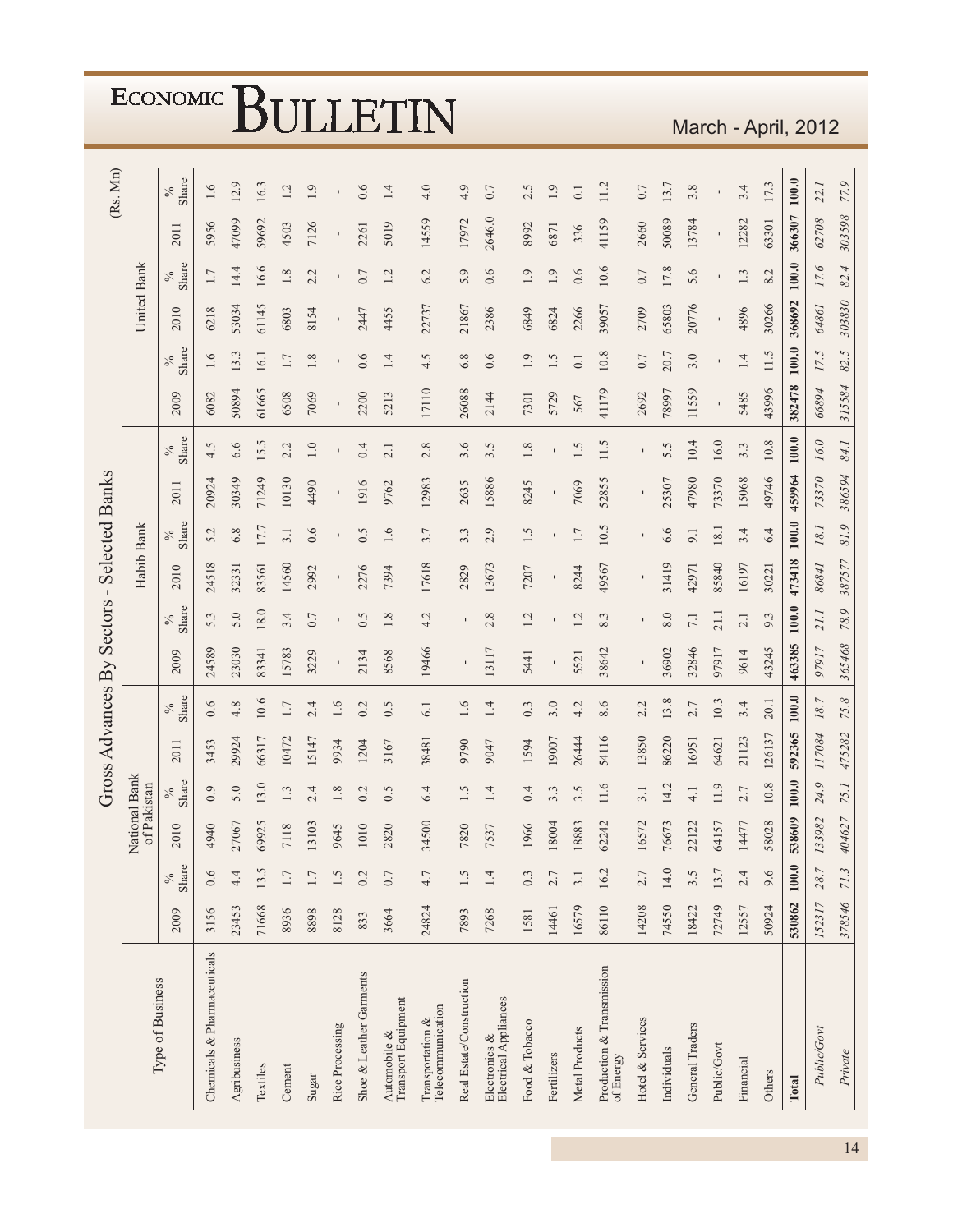|                                                                                       |                                        |            |            |                     | Gross       |                 | Advances By    |                  |                | Sectors          | $\blacksquare$                         |                  | <b>Selected Banks</b>                  |               |              |               |       |                 |        |               |                                                   |                | (Rs. Mn)       |               |
|---------------------------------------------------------------------------------------|----------------------------------------|------------|------------|---------------------|-------------|-----------------|----------------|------------------|----------------|------------------|----------------------------------------|------------------|----------------------------------------|---------------|--------------|---------------|-------|-----------------|--------|---------------|---------------------------------------------------|----------------|----------------|---------------|
|                                                                                       |                                        |            | Ž          | <b>CB</b>           |             |                 |                |                  | Allied Bank    |                  |                                        |                  |                                        |               | Bank Alfalah |               |       |                 |        |               | <b>Standard Chartered</b><br><b>Bank Pakistan</b> |                |                |               |
| Type of Business                                                                      | 2009                                   | $\%$       | Share 2010 | Share<br>$\%$       | 2011        | Share<br>$\%$   | 2009           | Share<br>$\%$    | 2010           | Share<br>$\%$    | 2011                                   | Share<br>$\%$    | 2009                                   | Share<br>$\%$ | 2010         | Share<br>$\%$ | 2011  | Share<br>$\%$   | 2009   | Share<br>$\%$ | 2010                                              | Share<br>$\%$  | 2011           | Share<br>$\%$ |
| Chemicals & Pharmaceuticals                                                           | 15198                                  | 5.6        | 12991      | 4.7                 | 13430       | 5.4             | 13154          | 5.3              | 15940          | 5.9              | 18921                                  | 7.2              | 5917                                   | 3.0           | 5099         | 2.3           | 6264  | 3.0             | 7806   | 5.5           | 12055                                             | 0.7            | 8892           | 5.9           |
| Agribusiness                                                                          | 2606                                   | $1.0\,$    | 2542       | 0.9                 | 2613        | $\Box$          | 450            | 0.2              | 496            | 0.2              | 554                                    | 0.2              | 13784                                  | $7.0\,$       | 16454        | 7.5           | 16829 | $8.0\,$         | 2346   | 1.7           | 3412                                              | 2.2            | 4983           | 3.3           |
| Textiles                                                                              | 31378                                  | 11.6 40354 |            | 14.7                | 37394       | 15.1            | 45258          | 181              | 39540          | 14.7             | 40618                                  | 15.5             | 28301                                  | 14.3          | 34784        | 15.9          | 32860 | 15.5            | 22818  | 16.2          | 31206                                             | 19.8           | 30107          | 19.9          |
| Cement                                                                                | 3886                                   | $1.4\,$    | 3648       | 1.3                 | 2391        | 1.0             | 15133          | 6.1              | 14151          | 5.3              | 12674                                  | 4.8              | 3005                                   | 1.5           | 2454         | $\Box$        | 1596  | $0.8\,$         | 5935   | 4.2           | 8586                                              | 5.4            | 10662          | $7.0\,$       |
| Sugar                                                                                 | 6328                                   | 23         | 9063       | 3.3                 | 8881        | 3.6             | 3315           | 1.3              | 6860           | 2.6              | 3281                                   | 1.3              | 3081                                   | $\ddot{0}$    | 2396         | $\Box$        | 3800  | $1.8\,$         | 2250   | 1.6           | 2552                                              | 1.6            | 3098           | 2.0           |
| Rice Processing                                                                       |                                        |            |            |                     |             |                 | $\blacksquare$ | ٠                | $\blacksquare$ |                  | $\blacksquare$                         |                  | 4919                                   | 2.5           | 7252         | 3.3           | 6506  | 3.1             |        |               |                                                   | $\blacksquare$ | $\blacksquare$ |               |
| Shoe & Leather Garments                                                               | 2279                                   | 0.8        | 2782       | $\supseteq$         | 3935        | 1.6             | 802            | 0.3              | 803            | 0.3              | 1091                                   | 0.4              | 792                                    | 0.4           | 948          | 0.4           | 1941  | 0.9             | 797    | 0.6           | 1245                                              | 0.8            | 1651           | $\Xi$         |
| Automobile &<br>Transport Equipment                                                   | 2293                                   | 0.9        | 477        | 0.2                 | 517         | 0.2             | 3206           | 1.3              | 3517           | 1.3              | 4310                                   | 1.6              | 3048                                   | 1.5           | 2975         | 1.4           | 2596  | 1.2             | 1604   | $\Box$        | 2833                                              | 1.8            | 1536           | $1.0\,$       |
| $\begin{array}{l} \mbox{Transportation} \ \& \\ \mbox{Telecommunication} \end{array}$ | 58748                                  | 21.8 67013 |            | 24.4                | 56787       | 22.9            | 5274           | 2.1              | 4781           | $1.8\,$          | 4583                                   | 1.7              | 5264                                   | 2.7           | 2992         | 1.4           | 4136  | 2.0             | 4816   | 3.4           | 8362                                              | 5.3            | 11196          | 74            |
| Real Estate/Construction                                                              |                                        |            | 2435       |                     | 2357        | 0.9             | 14015          | 5.6              | 12349          | 4.6              | 7601                                   | 2.9              | 5651                                   | 2.9           | 4095         | 1.9           | 3041  | $\overline{14}$ |        |               |                                                   |                |                |               |
| ${\rm Electronics~\&}\\ {\rm Electrical~Applications}\\$                              | 2205                                   | 0.8        | 2203       | 0.8                 | 2920        | $\overline{12}$ |                |                  |                |                  |                                        |                  | 1627                                   | 0.8           | 4555         | 2.1           | 3292  | 1.6             | 3912   | 2.8           | 2662                                              | 1.7            | 1590           | 1.0           |
| Food & Tobacco                                                                        |                                        |            |            |                     |             |                 |                |                  |                |                  |                                        |                  | 4176                                   | 2.1           | 4827         | 2.2           | 4342  | 2.1             |        |               |                                                   |                |                |               |
| Fertilizers                                                                           |                                        |            |            |                     |             |                 |                |                  |                |                  | $\blacksquare$                         |                  | 4847                                   | 2.5           | 6933         | 3.2           | 6847  | 3.2             |        |               |                                                   |                |                |               |
| Metal Products                                                                        |                                        |            |            |                     |             |                 | 2296           | 0.9              | 2209           | 0.8              | 2502                                   | 1.0              | 4951                                   | 2.5           | 6365         | 2.9           | 6011  | 2.8             |        |               |                                                   |                |                |               |
| Production & Transmission of Energy                                                   | 37941 14.1 36348                       |            |            | 13.3                | 20846       | 8.4             | 35973          | 14.4             | 43182          | 16.1             | 49103                                  | 18.7             | 15618                                  | 7.9           | 20497        | 9.4           | 20506 | 9.7             | 22963  | 16.3          | 30315                                             | 19.2           | 20923          | 13.8          |
| Hotel & Services                                                                      | 6643                                   | 2.5        | 4537       | 1.7                 | 5585        | 2.3             | 186            | $\overline{0}$ . | 150            | $\overline{0}$ . | 224                                    | $\overline{0}$ . |                                        | ٠             |              |               |       |                 |        |               |                                                   | ٠              | $\blacksquare$ |               |
| Individuals                                                                           | 27050 10.0 22007                       |            |            | 8.0                 | 17456       | 7.0             | 6122           | 2.4              | 6627           | 2.5              | 7019                                   | 2.7              | 35800                                  | 18.1          | 31598        | 14.5          | 27145 | 12.8            | 29315  | 20.8          | 31786                                             | 20.1           | 18705          | 12.3          |
| General Traders                                                                       | 18565                                  | 6.9        | 22120      | $\overline{\infty}$ | 20129       | 8.1             | 10912          | 4.4              | 13448          | 5.0              | 12449                                  | 4.7              | 7745                                   | 3.9           | 7435         | 3.4           | 8066  | 3.8             |        |               |                                                   |                |                |               |
| Public/Govt                                                                           |                                        |            |            |                     |             |                 | $\blacksquare$ |                  |                |                  | $\blacksquare$                         |                  | $\blacksquare$                         |               |              |               |       |                 |        |               |                                                   |                |                |               |
| Financial                                                                             | 6866                                   | 2.5        | 4269       | 1.6                 | 3445        | 1.4             | 5544           | 2.2              | 3077           | $\Box$           | 4001                                   | 1.5              | 4067                                   | 2.1           | 2389         | $\Box$        | 7871  | 3.7             | 5691   | 4.0           | 638                                               | 0.4            | 2295           | $\ddot{1.5}$  |
| Others                                                                                | 47736 17.7                             |            | 43790      | 16.0                | 49449       | 19.9            | 88247          | 35.3             | 101400         | 37.8             | 93219                                  | 35.6             | 44210                                  | 22.4          | 53774        | 24.7          | 47748 | 22.6            | 30977  | 21.9          | 22254                                             | 14.1           | 35972          | 23.7          |
| Total                                                                                 | 269722 100.0 274144 100.0 248135 100.0 |            |            |                     |             |                 |                |                  |                |                  | 249887 100.0 268530 100.0 262137 100.0 |                  | 197403 100.0 217822 100.0 211397 100.0 |               |              |               |       |                 |        |               | 141230 100.0 157906 100.0 151610 100.0            |                |                |               |
| Public/Govt                                                                           | 79707 29.6 78725                       |            |            | 28.7                | 49079       | 19.8            | 50892          | 20.4             | 58359          | 21.7             | 48949                                  | 18.7             | 32019                                  | 16.2          | 32294        | 15.0          | 23618 | $\it 11.0$      | 24498  | 17.3          | 26829                                             | 17.0           | 9171           | 6.0           |
| Private                                                                               | 190015 70.4 195418                     |            |            | 71.3                | 199056 80.2 |                 | 198995         | 79.6             | 210170         | 78.2             | 213188 81.3                            |                  | 165384                                 | 83.8          | 186138       | 85.0 187779   |       | 89.0            | 116732 | 82.7          | 131077                                            | 82.7           | 142438         | 94.0          |
| - Indicates figure not given in the bank's annual report                              |                                        |            |            |                     |             |                 |                |                  |                |                  |                                        |                  |                                        |               |              |               |       |                 |        |               |                                                   |                |                |               |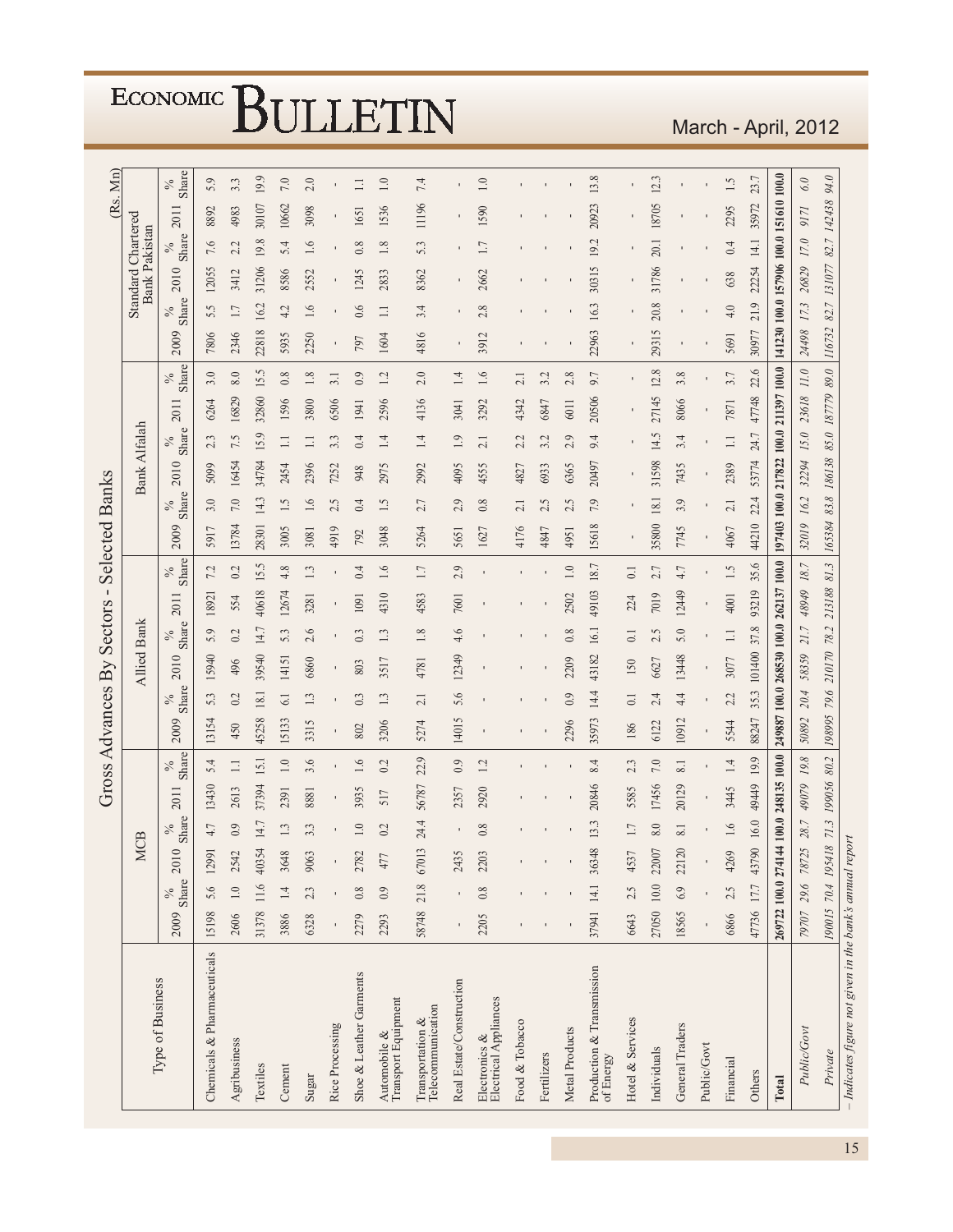|                                                          |      |             | Non               |          |             |                   |               |                    | Performing Loans By Business |             | Segments          | $\blacksquare$ | <b>Selected Banks</b> |                    |                |                     |               |      |                           |                      | (Rs. Mn) |
|----------------------------------------------------------|------|-------------|-------------------|----------|-------------|-------------------|---------------|--------------------|------------------------------|-------------|-------------------|----------------|-----------------------|--------------------|----------------|---------------------|---------------|------|---------------------------|----------------------|----------|
| Type of Business                                         |      | of Pakistan | National Bank     |          | Habib Bank  |                   |               | <b>United Bank</b> |                              |             | <b>MCB Bank</b>   |                |                       | <b>Allied Bank</b> |                |                     | Bank Al Falah |      | <b>Standard Chartered</b> | <b>Bank Pakistan</b> |          |
|                                                          | 2009 | 2010        | 2011              | 2009     | 2010        | 2011              | 2009          | 2010               | 2011                         | 2009        | 2010              | 2011           | 2009                  | 2010               | 2011           | 2009                | 2010          | 2011 | 2009                      | 2010                 | 2011     |
| Chemicals & Pharmaceuticals                              | 1826 | 2441        | 2320              | 484      | 646         | 589               | 309           | 226                | 220                          | 153         | 149               | 204            | 133                   | 128                | 373            | $\pmb{\mathcal{S}}$ | 150           | 114  | 186                       | 104                  | 253      |
| Agribusiness                                             |      |             | 2219 1873 2110    | 3744     | 3157        | 3504              | 1508          | 1430               | 1492                         | 713         | 417               | 416            | $\Box$                | 152                | 192            | 426                 | 506           | 508  | $\mathbf{C}$              | 17                   | 17       |
| Textiles                                                 |      |             | 24952 26432 28724 |          | 15121 18395 | 20233             | 9841          | 13820 15269        |                              | 3863        | 4259              | 5225           | 3504                  | 5090               | 5070           | 2620                | 2122          | 4221 | 7092                      | 6621                 | 7647     |
| Cement                                                   | 5125 |             | 5060 5091         | 500      | 700         | 2264              | 4             | $\mathsf I$        | $\mathbf I$                  | $\mathbf I$ | 532               | 362            |                       |                    |                |                     |               |      |                           |                      |          |
| Sugar                                                    | 2832 |             | 3200 4137         | 432      | 433         | 360               | 34            | 34                 | 243                          | 1178        | 1160              | 1266           |                       |                    |                |                     |               |      |                           |                      |          |
| Rice Processing                                          | 1869 | 1875        | 2546              |          |             |                   |               |                    |                              |             |                   |                |                       |                    |                |                     |               |      |                           |                      |          |
| Shoe & Leather Garments                                  | 215  | 430         | 260               | 219      | 312         | 173               | 242           | 227                | 259                          | 118         | 128               | 127            | 2698                  | 65                 | 56             |                     |               |      | 20                        | 16                   | 16       |
| Transport Equipment<br>Automobile &                      | 893  | 1354        | 1311              | 1276     | 1319        | 1905              | 751           | 727                | 338                          | 134         | 114               | 69             | $\mathbf{I}$          | ı                  | $\blacksquare$ | 73                  | 193           | 226  | 615                       | 455                  | 400      |
| Telecommunication<br>Transportation &                    | 3397 | 3319        | 3350              | 261      | 261         | 261               |               |                    | $\mathbf I$                  | 49          | 139               | 126            | 358                   | 361                | 361            |                     |               |      |                           |                      |          |
| Real Estate/Construction                                 | 908  | 2255        | 2472              | 1805     | 1418        | 1387              | 4106          | 3885               | 4178                         | $68$        | 127               | 172            | 799                   | 2622               | 2370           |                     |               |      |                           |                      |          |
| ${\rm Electronics~\&}\\ {\rm Electrical~Applications}\\$ | 2426 | 322         | 5421              | 2707     | 2802        | 2801              | 543           | 365                | 256                          | 339         | 323               | 340            | $\blacksquare$        |                    |                |                     |               |      |                           |                      |          |
| Food & Tobacco                                           | 456  |             | 1238 1018         | 446      | 443         | 528               | 795           | 1259               | 1247                         |             |                   |                |                       |                    | $\blacksquare$ |                     |               |      |                           |                      |          |
| Fertilizers                                              | 380  | 2698        | 3258              |          |             |                   | $\circ$       | $\overline{ }$     | $\overline{ }$               |             |                   |                |                       |                    |                |                     |               |      |                           |                      |          |
| Metal Products                                           | 1468 | 1473        | 572               | 491      | 671         | 912               | $\mathcal{L}$ |                    |                              |             |                   |                | 774                   | 775                | 866            |                     |               |      |                           |                      |          |
| Production & Transmission<br>of Energy                   |      |             | 1685 11607 3572   | 1614     | 1809        | 2051              | 2928          | 3049               | 2434                         |             | $\sim$            |                | 842                   | 843                | 839            |                     |               |      | 550                       | 376                  | 276      |
| Hotel & Services                                         | 787  | 448         | 817               |          |             |                   | 489           | 486                | 486                          | 479         | 615               | 939            |                       | $\overline{61}$    | 63             |                     |               |      |                           |                      |          |
| Individuals                                              | 3013 |             | 2884 4972         | 2522     | 2426        | 946               | 11143         | 13238              | 14267                        | 2805        | 3605              | 3625           | 239                   | 48                 | 37             | 3491                | 3997          | 3495 | 3552                      | 4691                 | 6003     |
| General Traders                                          | 5612 |             | 5386 4679         | 3549     | 4737        | 5641              | 1025          | 1167               | 1629                         | 5010        | 4516              | 4631           | 1863                  | 2354               | 2206           | 795                 | 616           | 703  |                           |                      |          |
| Public/Govt                                              |      |             |                   |          |             |                   |               | $\blacksquare$     |                              |             |                   |                |                       | $\blacksquare$     |                |                     |               |      |                           |                      |          |
| Financial                                                | 529  | 1410        | 905               | $\sigma$ | 1299        | 798               | $10\,$        | 2152               | 2299                         | 870         | 1275              | 1448           | 650                   | 281                | 344            | $\blacksquare$      |               |      |                           |                      |          |
| Others                                                   |      |             | 10331 11610 3238  | 7133     | 5849        | 6960              | 5365          | 6521               | 6493                         | 7015        | 7183              | 7715           | 4429                  | 5909               | 7675           | 8720 10735          |               | 9830 | 9371                      | 9828                 | 11085    |
| Total                                                    |      |             | 70923 87315 88161 |          |             | 42309 46677 51313 |               | 39101 48593 51117  |                              |             | 22794 24544 26665 |                | 16281 18688 20452     |                    |                | 16186 18320 19097   |               |      | 21388 22108 25697         |                      |          |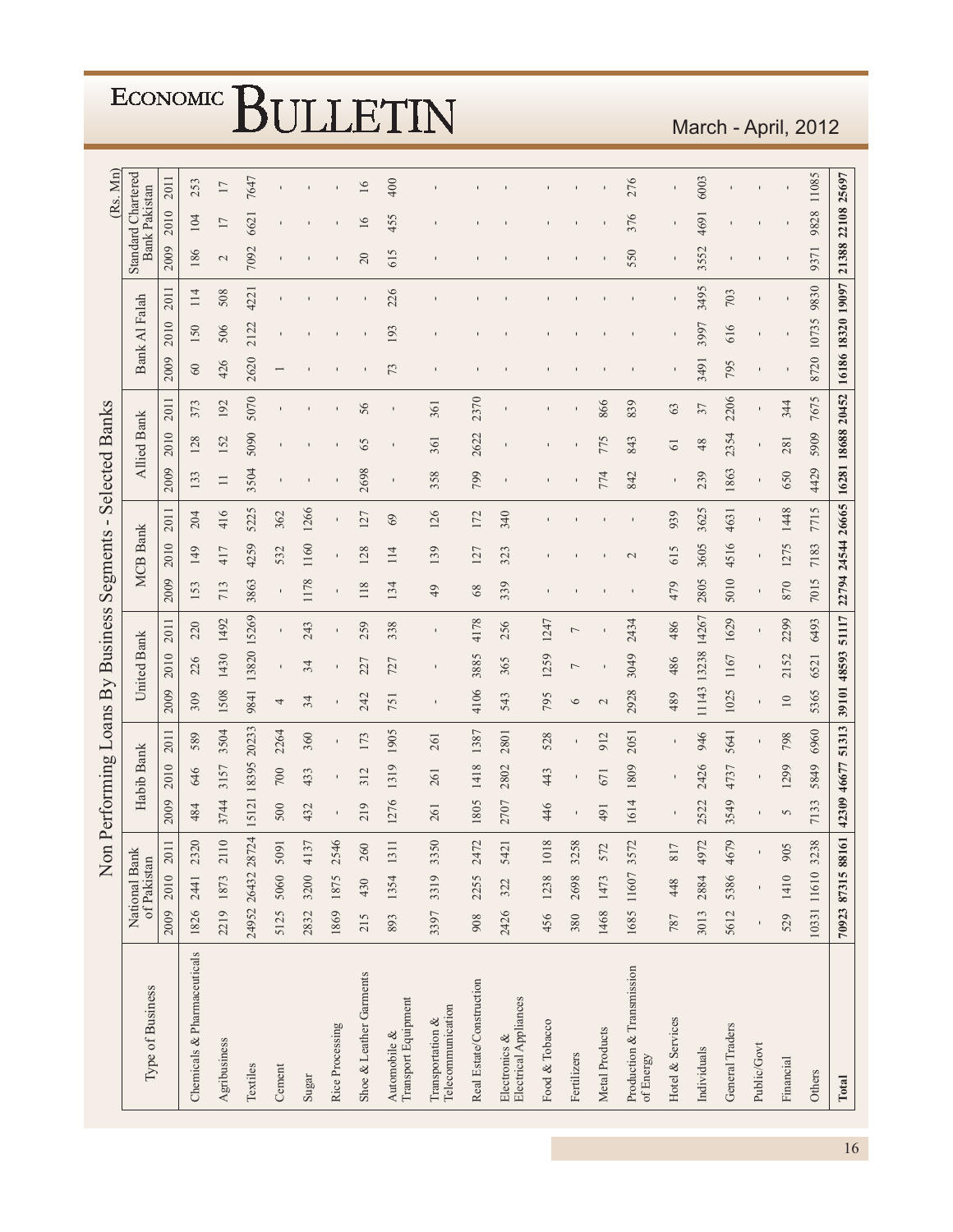|                                                                           |       |             |                      |      |               |                |                    |             | NPLs to Gross Advances Ratio |                |                 |                |                                                                                                                                                                                                                                                                                                                                                      |                     |      |      |                   |         |                           |                      | (%)     |
|---------------------------------------------------------------------------|-------|-------------|----------------------|------|---------------|----------------|--------------------|-------------|------------------------------|----------------|-----------------|----------------|------------------------------------------------------------------------------------------------------------------------------------------------------------------------------------------------------------------------------------------------------------------------------------------------------------------------------------------------------|---------------------|------|------|-------------------|---------|---------------------------|----------------------|---------|
| Type of Business                                                          |       | of Pakistan | National Bank        |      | Habib Bank    |                |                    | United Bank |                              |                | <b>MCB</b> Bank |                |                                                                                                                                                                                                                                                                                                                                                      | <b>Allied Bank</b>  |      |      | Bank Al Falah     |         | <b>Standard Chartered</b> | <b>Bank Pakistan</b> |         |
|                                                                           | 2009  | 2010        | 2011                 | 2009 | 2010          | 2011           | 2009               | 2010        | 2011                         | 2009           | 2010            | 2011           | 2009                                                                                                                                                                                                                                                                                                                                                 | 2010                | 2011 | 2009 | 2010              | 2011    | 2009                      | 2010                 | 2011    |
| Chemicals & Pharmaceuticals                                               | 57.9  | 49.4        | $\mathcal{C}$<br>67. | 2.0  | 2.6           | 2.8            | 5.1                | 3.6         | 3.7                          | 1.0            | $\Box$          | 1.5            | 1.01                                                                                                                                                                                                                                                                                                                                                 | 0.8                 | 2.0  | 1.0  | $\circ$<br>$\sim$ | $1.8\,$ | 2.4                       | 0.9                  | 2.8     |
| Agribusiness                                                              | 9.5   | 6.9         | $\overline{71}$      | 16.3 | $\infty$<br>ö | 11.5           | 3.0                | 2.7         | 3.2                          | 27.4           | 16.4            | 15.9           | 2.44                                                                                                                                                                                                                                                                                                                                                 | 30.6                | 34.7 | 3.1  | 3.1               | 3.0     | $\overline{0}$ .          | 0.5                  | 0.3     |
| Textiles                                                                  | 34.8  | 37.8        | 43.3                 | 18.1 | 22.0          | 28.4           | 16.0               | 22.6        | 25.6                         | 12.3           | 10.6            | 14.0           | 7.74                                                                                                                                                                                                                                                                                                                                                 | 12.9                | 12.5 | 9.3  | 6.1               | 12.8    | 31.1                      | 21.2                 | 25.4    |
| Cement                                                                    | 57.4  | 71.1        | 48.6                 | 3.2  | 4.8           | 22.3           | 0.1                | 0.0         |                              |                | 14.6            | 15.1           |                                                                                                                                                                                                                                                                                                                                                      |                     |      | 0.03 |                   |         |                           |                      |         |
| Sugar                                                                     | 31.8  | 24.4        | 27.3                 | 13.4 | 14.5          | 8.0            | 0.5                | 0.4         | 3.4                          | 18.6           | 12.8            | 14.3           |                                                                                                                                                                                                                                                                                                                                                      |                     |      |      |                   |         |                           |                      |         |
| Rice Processing                                                           | 23.0  | 19.4        | 25.6                 |      | $\mathbf{I}$  |                |                    |             |                              |                | 1               |                |                                                                                                                                                                                                                                                                                                                                                      |                     |      |      |                   |         |                           |                      |         |
| Shoe & Leather Garments                                                   | 25.8  | 42.6        | 21.6                 | 10.3 | 13.7          | 9.0            | 11.0               | 9.3         | 11.5                         | 5.2            | 4.6             | 3.2            | 336.4                                                                                                                                                                                                                                                                                                                                                | $\overline{\infty}$ | 5.1  |      |                   |         | S<br>$\sim$               | 1.3                  | $1.0\,$ |
| Automobile &<br>Transport Equipment                                       | 24.4  | 48.0        | 41.4                 | 14.9 | 17.8          | 19.5           | 14.4               | 16.3        | 6.7                          | 5.8            | 23.9            | 13.3           | $\mathbf I$                                                                                                                                                                                                                                                                                                                                          |                     |      | 2.4  | 6.5               | 8.7     | 38.3                      | 16.1                 | 26.0    |
| Telecommunication<br>Transportation &                                     | 13.7  | 9.6         | 8.7                  | 1.3  | 1.5           | 2.0            | $\mathbf{I}$       |             | $\overline{\phantom{a}}$     | 0.1            | 0.2             | 0.2            | 6.8                                                                                                                                                                                                                                                                                                                                                  | 7.6                 | 7.9  |      |                   |         |                           |                      |         |
| Real Estate/Construction                                                  | 11.5  | 28.8        | 25.3                 |      | $\mathbf I$   | $\mathbf I$    | 15.7               | 17.8        | 23.2                         | $\blacksquare$ | $\mathbf I$     |                | 5.7                                                                                                                                                                                                                                                                                                                                                  | 21.2                | 31.2 |      |                   |         |                           |                      |         |
| Electrical Appliances<br>Electronics $\&$                                 | 33.4  | 4.3         | 59.9                 | 20.6 | 20.5          | 17.6           | 25.3               | 15.3        | 9.7                          | 15.4           | 14.7            | 11.6           | $\begin{array}{c} \rule{0.2cm}{0.15cm} \rule{0.2cm}{0.15cm} \rule{0.2cm}{0.15cm} \rule{0.2cm}{0.15cm} \rule{0.2cm}{0.15cm} \rule{0.2cm}{0.15cm} \rule{0.2cm}{0.15cm} \rule{0.2cm}{0.15cm} \rule{0.2cm}{0.15cm} \rule{0.2cm}{0.15cm} \rule{0.2cm}{0.15cm} \rule{0.2cm}{0.15cm} \rule{0.2cm}{0.15cm} \rule{0.2cm}{0.15cm} \rule{0.2cm}{0.15cm} \rule{$ |                     |      |      |                   |         |                           |                      |         |
| Food & Tobacco                                                            | 28.8  | 63.0        | 63.9                 | 8.2  | 6.1           | 6.4            | 10.9               | 18.4        | 13.9                         |                |                 |                |                                                                                                                                                                                                                                                                                                                                                      |                     |      |      |                   |         |                           |                      |         |
| Fertilizers                                                               | 2.6   | 15.0        | $17.1\,$             |      | $\mathbf I$   |                | 0.1                | 0.1         | 0.1                          |                |                 |                |                                                                                                                                                                                                                                                                                                                                                      |                     |      |      |                   |         |                           |                      |         |
| Metal Products                                                            | 8.9   | 7.8         | 2.2                  | 8.9  | 8.1           | 12.9           | 0.4                | 0.0         |                              |                |                 |                | 33.7                                                                                                                                                                                                                                                                                                                                                 | 35.1                | 34.6 |      |                   |         |                           |                      |         |
| Production & Transmission<br>of Energy                                    | $2.0$ | 18.6        | 6.6                  | 4.2  | 3.6           | 3.9            | 7.1                | 7.8         | 5.9                          |                | 0.01            | $\blacksquare$ | 2.3                                                                                                                                                                                                                                                                                                                                                  | 2.0                 | 1.7  |      |                   |         | 2.4                       | 1.2                  | 1.3     |
| Hotel & Services                                                          | 5.5   | 2.7         | 5.9                  |      |               | $\blacksquare$ | 18.2               | 17.9        | 18.3                         | 7.2            | 13.6            | 16.8           |                                                                                                                                                                                                                                                                                                                                                      | 40.7                | 28.1 |      |                   |         |                           |                      |         |
| Individuals                                                               | 4.0   | 3.8         | 5.8                  | 6.8  | 7.7           | 3.7            | 14.1               | 20.1        | 28.5                         | 10.4           | 16.4            | 20.8           | 3.9                                                                                                                                                                                                                                                                                                                                                  | 0.7                 | 0.5  | 9.8  | 12.6              | 12.9    | $\overline{2}$ .          | 14.8                 | 32.1    |
| General Traders                                                           | 30.5  | 24.3        | 27.6                 | 10.8 | 11.0          | 11.8           | 8.9                | 5.6         | 11.8                         | 27.0           | 20.4            | 23.0           | 17.1                                                                                                                                                                                                                                                                                                                                                 | 17.5                | 17.7 | 10.3 | 8.3               | 8.7     |                           |                      |         |
| Public/Govt                                                               |       |             |                      |      |               |                |                    |             |                              |                | $\blacksquare$  |                |                                                                                                                                                                                                                                                                                                                                                      |                     |      |      |                   |         |                           |                      |         |
| Financial                                                                 | 4.2   | 9.7         | 4.3                  | 0.1  | 8.0           | 5.3            | 0.2                | 44.0        | 18.7                         | 12.7           | 29.9            | 42.0           | 11.7                                                                                                                                                                                                                                                                                                                                                 | 9.1                 | 8.6  |      |                   |         |                           |                      |         |
| Others                                                                    | 20.3  | $20.0$      | 2.6                  | 16.5 | 4<br>19.      | 14.0           | $\mathbf 2$<br>12. | 21.5        | 10.3                         | L.<br>14.      | 16.4            | 15.6           | 5.0                                                                                                                                                                                                                                                                                                                                                  | 5.8                 | 8.2  | 19.7 | 20.0              | 20.6    | 30.3                      | Ņ<br>44.             | 30.8    |
| Total                                                                     | 13.4  | 16.2        | 14.9                 | 16.5 | 9.9           | 11.2           | 10.2               | 13.2        | 14.0                         | 8.6            | 9.0             | 10.7           | 6.5                                                                                                                                                                                                                                                                                                                                                  | 7.0                 | 7.8  | 8.2  | 8.4               | 9.0     | 15.1                      | 14.0                 | 16.9    |
| - Indicates figures not given for that sector in the bank's annual report |       |             |                      |      |               |                |                    |             |                              |                |                 |                |                                                                                                                                                                                                                                                                                                                                                      |                     |      |      |                   |         |                           |                      |         |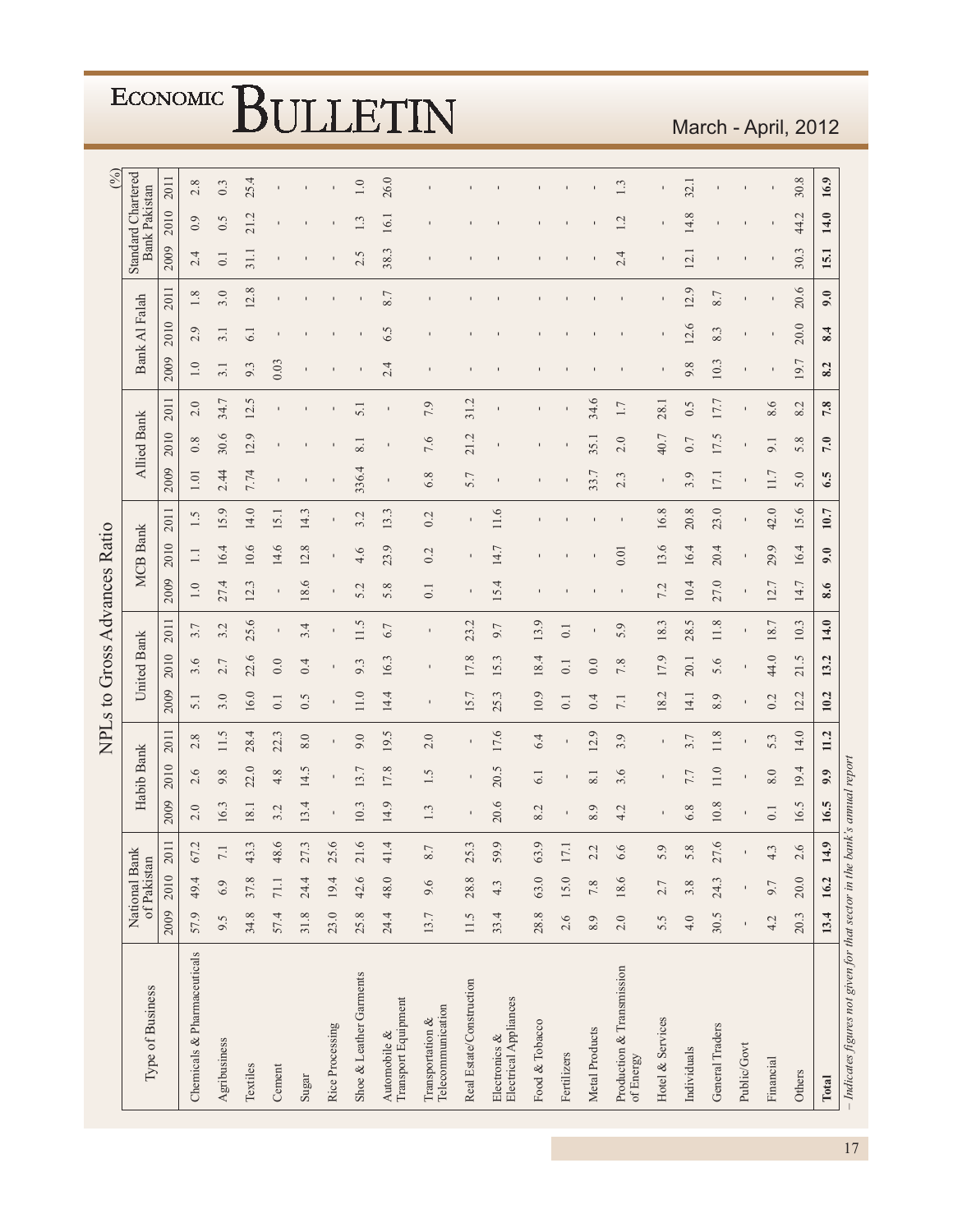#### **Market Analysis**

Index

surges

Index closes at

high

Market Review - March-April, 2012

The market was robust throughout the month of March, with the KSE-100 index up 883.88 points  $(6.86\% \text{ MoM})$  to 13,761.76 as of March 30, 2012, compared with 12,877.88 as of February 29, 2012. Turnover was very robust too, with daily volumes averaging at 335.59m shares, up 81.5% from February's average of 184.89m shares. The net inflow of foreign funds in the market during the month according to the NCCPL figures comes to US\$8.4m while the first nine months of FY12 net outflow stands at US\$141.27m. Up till March 15 the market experienced a bull run. The average daily turnover during this period was 199.72m shares.

The main drivers behind the positive momentum were:

- Institutional buying interest in oil, energy, cement and fertilizer stocks on the back of positive expectations of earnings and payout announcements.
- The Federal Finance Minister's announcement on January 21 to accept all the proposals of the SECP regarding the modalities of the CGT collection and freezing the tax rates for CGT for the next 2 years, as well.
- Positive net foreign inflow in the bourses, the  $\Box$ net foreign inflow during this period was US\$29.69m.
- During the fourth week of February, the GoP  $\blacksquare$ arranged a financing facility of PKR151bn from domestic banks for the PEPCO to pay off liabilities towards IPPs and other companies.

From March 16 to the end of the month, the KSE entered into a choppy phase but finished The month strongly in the final week of March in which ends on a the KSE-100 Index gained 310 points or 2.3% strong note to close at 13,761 on an average daily turnover of 326.25m shares. The net foreign outflow during this period was US\$6.35m.

> After closing at a 4-year high on March 15 of 13,451, the market activity became mixed

with bouts of dips and recoveries. This could be seen as the ascent of the KSE-100 Index which began in the middle of January was losing some steam and hence, needed some time to consolidate before setting a new direction. The profit taking activity that began on March 16 continued into the first day of the third week. The KSE-100 Index shed 219 points on March 19 to 13,297 on the back of fear that foreign investors would be offloading their shares soon and the news that SNGPL stopped the gas supply to ENGRO's Enven plant since March 16.

The market came back with a bang on March 20 as the Index surged by 225 points to close at 13,303. The bounce back can be attributed to the news that the gas supply to Enven was restored on March 19, and production would commence from March 23 and buying activity in major Index stocks from the cement, oil, fertilizer and banking sectors. The euphoria was short-lived though as the market retreated back into the negative zone on both March 21 and 22 as the Index shed 29 points to end the week at 13,273. Investors took a cautious approach in the wake of the resumption of the Prime Minister's contempt of court case which led to profit taking in selective energy and banking stocks.

The market went into the bullish gear immediately from the start of the final week of March on the back of anticipation of the Presidential Ordinance regarding amnesty and CGT being promulgated at the beginning of April. Despite the sale of Hub Power shares by International Power and the poor law and order situation in Karachi due to target killing a of political workers of major parties, the Index went from strength to strength. The positive trend might be attributed to institutional buying interest in major stocks from various sectors led by cement and banking stocks. From March 26 to 28, the KSE-100 Index surged by 302 points or 2.3% to close at a 46-month high of 13,575. The market dipped slightly on March 29 to close at 13,559. The market

Market robust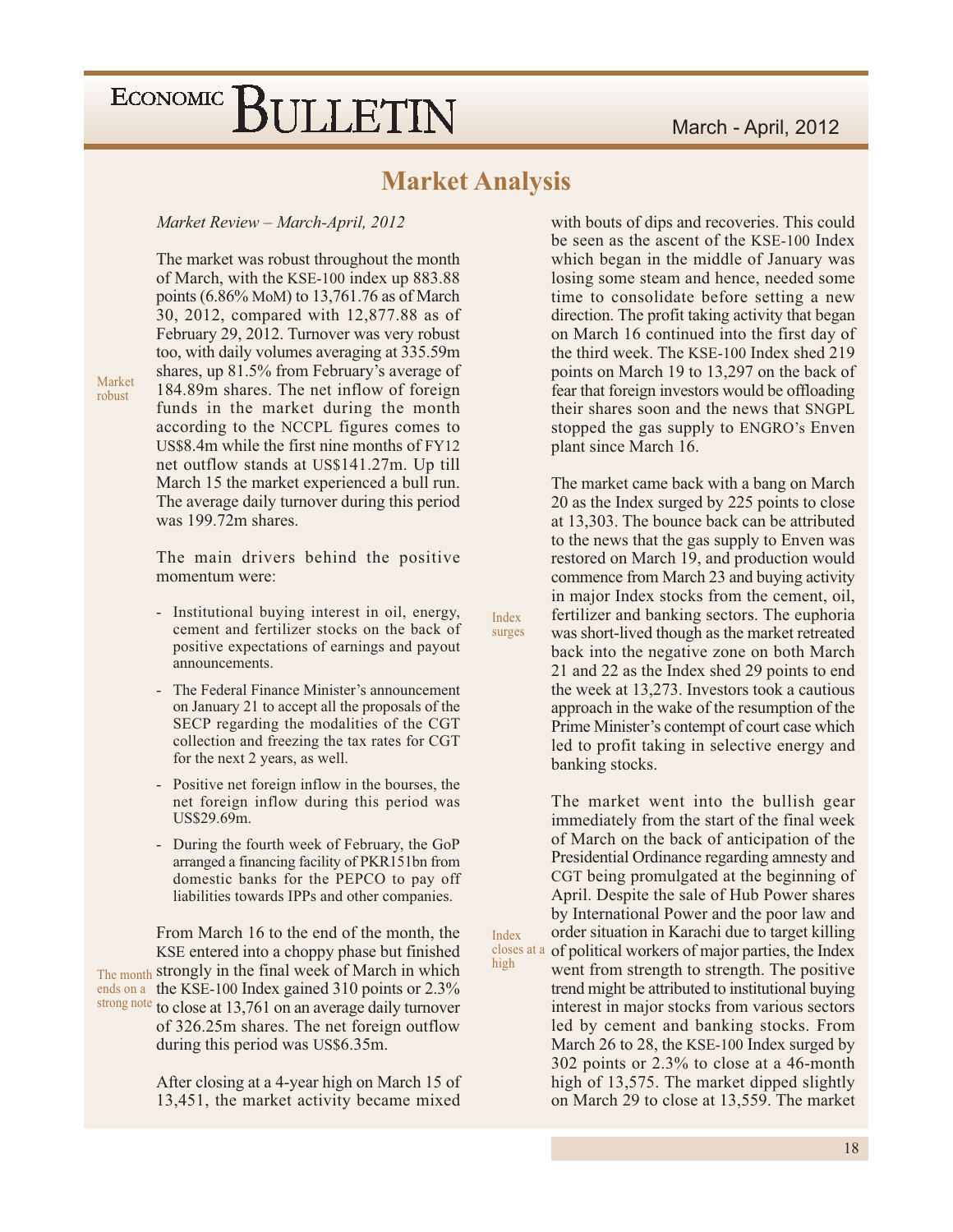bounced back on March 30 on the back of buying interest in mainly cement and banking scrips. The KSE-100 Index jumped by 202 points to end both the month and quarter at 13,761.

The market was slightly volatile during April 2012 due to the promulgation of the Presidential Ordinance regarding the CGT issue, positive foreign inflow and uncertainty over the political scenario in the wake of the Prime Minister's conviction in the contempt case by a 7-member bench of the Supreme Court. The KSE-100 Index gained 228 points or  $1.66\%$  during April 2012 to close at 13,990 while the KSE-30 Index increased by 138 points or  $1.14\%$  to 12,252. The average daily turnover during April 2012 was 314.08m shares compared to 335.59m shares during March. The net inflow of foreign funds according to NCCPL figures during the month under review was US\$22.06m while the fiscal year-to-date net outflow was US\$119.21m and the calendar year-to-date net inflow as US\$38.19m.

The market began the first week of April on the back foot as the KSE-100 Index shed 98 points on April 2 to close at 13,663. There was profit taking in energy and banking stocks as the government increased the returns on NSS certificates. The market bounced back over the next 2 days due to buying interest in various oil, power, cement and banking stocks on the back of speculation that the Presidential Ordinance would be promulgated soon. The KSE-100 Index gained 281 points to close April 4 on a 47-month high at 13,945. The market reverted back to profit taking on April 5 as the Index shed 113 points to end the day at 13,831. The market posted modest gains on April 6 to end the first week of the month at 13,875. The Index rose by 113 points  $(0.83\%$  WoW) on an average daily turnover of 386.8m shares.

The market was in a corrective phase for most of the second week. The KSE-100 Index shed 76 points (-0.55% WoW) for the week to close at 13,799 on April 13 on the back of average daily turnover of 374.10m shares. The market March - April, 2012

started the week in the negative due to minor profit taking in selective major Index stocks. The KSE-100 Index shed 10 points to close April 9 at 13,864. The KSE-100 Index gained 38 points on April 10 to end the day at 13,903 due to renewed foreign and institutional buying interest in selective energy and banking scrips. The market experienced a slide over the next Corrective 2 days because of the news that the government has decided to import 0.6m tons of urea hitting the share prices of fertilizer stocks hard. In addition, there were jitters among investors regarding the implementation of the much anticipated reformed CGT regime. The KSE-100 Index shed 209 points over April 11 and 12 to close at 13,693. The market

phase

Mixed market The market was mixed and slightly volatile during the third week of April. The Index rose by 137 points  $(0.99\%$  WoW) to close at 13,936 on April 20. The average daily turnover fell by 28.2% WoW to 268.7m shares. The market began the week on a slightly negative note. The KSE-100 Index shed 35 points in the first 2 days to close April 17 at 13,764. The selling pressure in the market was driven by the sell-off in shares of big banks as the SBP in its Monetary Policy Statement on April 13 increased the minimum rate on savings accounts from  $5\%$  to  $6\%$  effective from May 1.

ended the week on April 13 on a positive note

due to buying interest in selective major stocks.

In addition, there was selling pressure in fertilizer stocks on April 17 when FFBL posted a higher loss than expected in its 1QCY12 announcement. Fortunately, the market bounced back on April 18 because of speculation that the SRO regarding the relaxation of CGT would be notified soon. The KSE-100 Index gained 173 points on April 18 to end the day at 13,937. There was minor profit taking in energy stocks on April 19 that led to the Index shedding 8 points to close at 13,929. The market was range bound on April 20 as the KSE-100 Index attempted to close above the psychological barrier of 14,000 but faced resistance. The Index gained only 7 points on April 20 to close out the week at 13,936.

Market slightly volatile

gains in the first week

Modest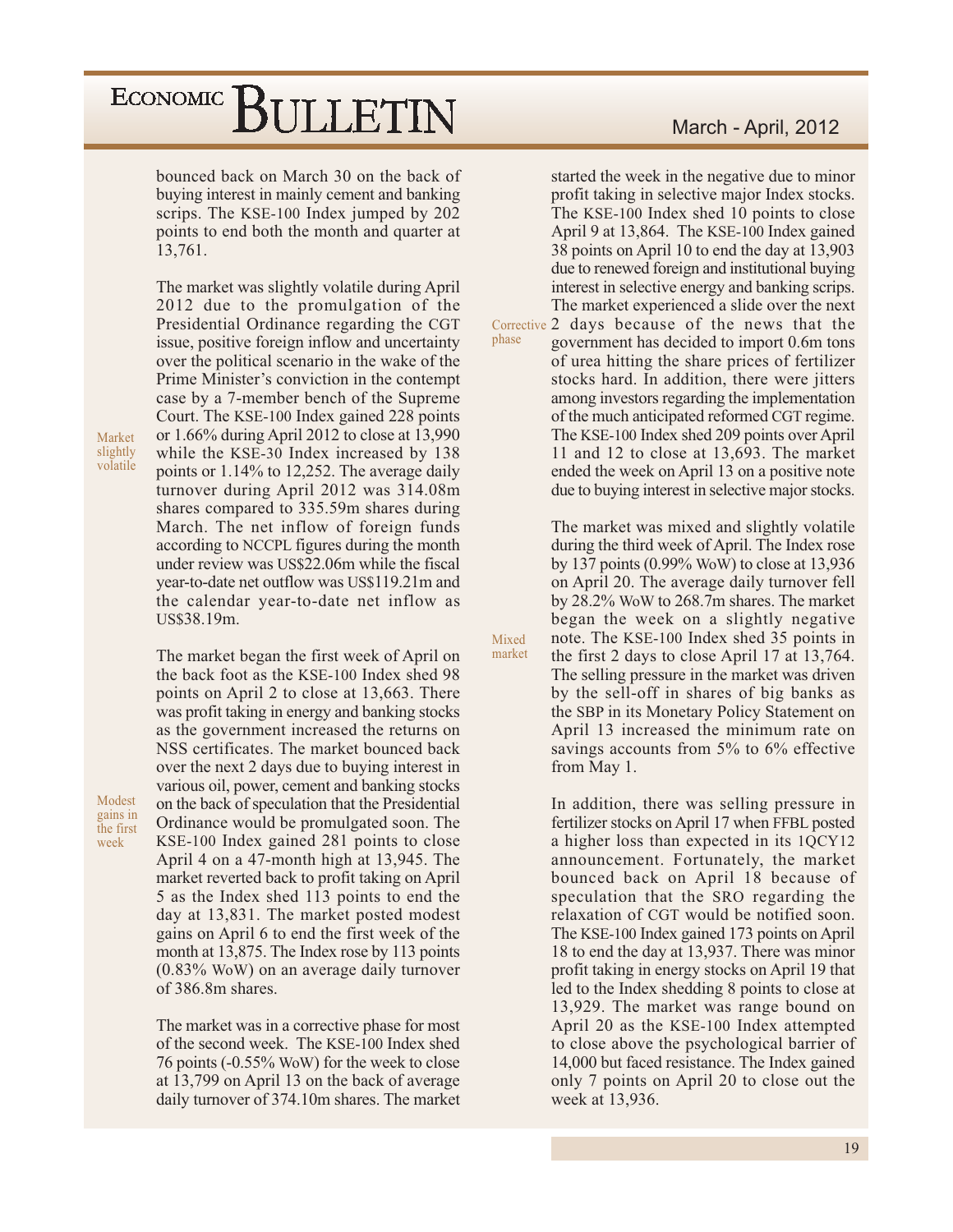The market was again mixed throughout the final six sessions of the month as the first part of the week was positive due to the exuberance shown by investors over the promulgation of Index rises the Presidential ordinance and buying activity by the end by foreign investors. However, the last 3 sessions of the month saw the Index shed 227 points to end April at 13,990 because of the uncertainty in the political situation. The Index rose by only 53 points  $(0.39\%)$  from April 20 to  $30<sub>1</sub>$ 

of the

month

The average daily turnover during this period was 241.34m shares. The market started the week on a bullish note on the back of anticipation of the Presidential Ordinance being promulgated (which happened on April 24) soon and healthy corporate profits during the current round of quarterly announcements. The KSE-100 Index during the first 3 days of the week jumped by 281 points or  $2.0\%$  to

#### March - April, 2012

end April 25 at 14,217. In addition to the exuberance over the ordinance, buying activity in major stocks by foreign investors further consolidated the sanguine sentiments in the market.

Albeit buying activity across the board, bank stocks were in the limelight, especially the big banks that have posted very good first quarter earnings. PTCL may have acted as a drag on the Index as it did not declare a cash dividend with its 3QFY12 results as many investors and analysts were expecting it would, given its track record. The market experienced profit taking from April 26 to 30 as the KSE-100 Index shed 227 points as the conviction of the Prime Minister in the contempt case by the Supreme Court has led to confusion over the fate of the Prime Minister along with the poor law and order situation in certain parts of Karachi.

> (Contributed by Taurus Securities Ltd, a subsidiary of National Bank of Pakistan)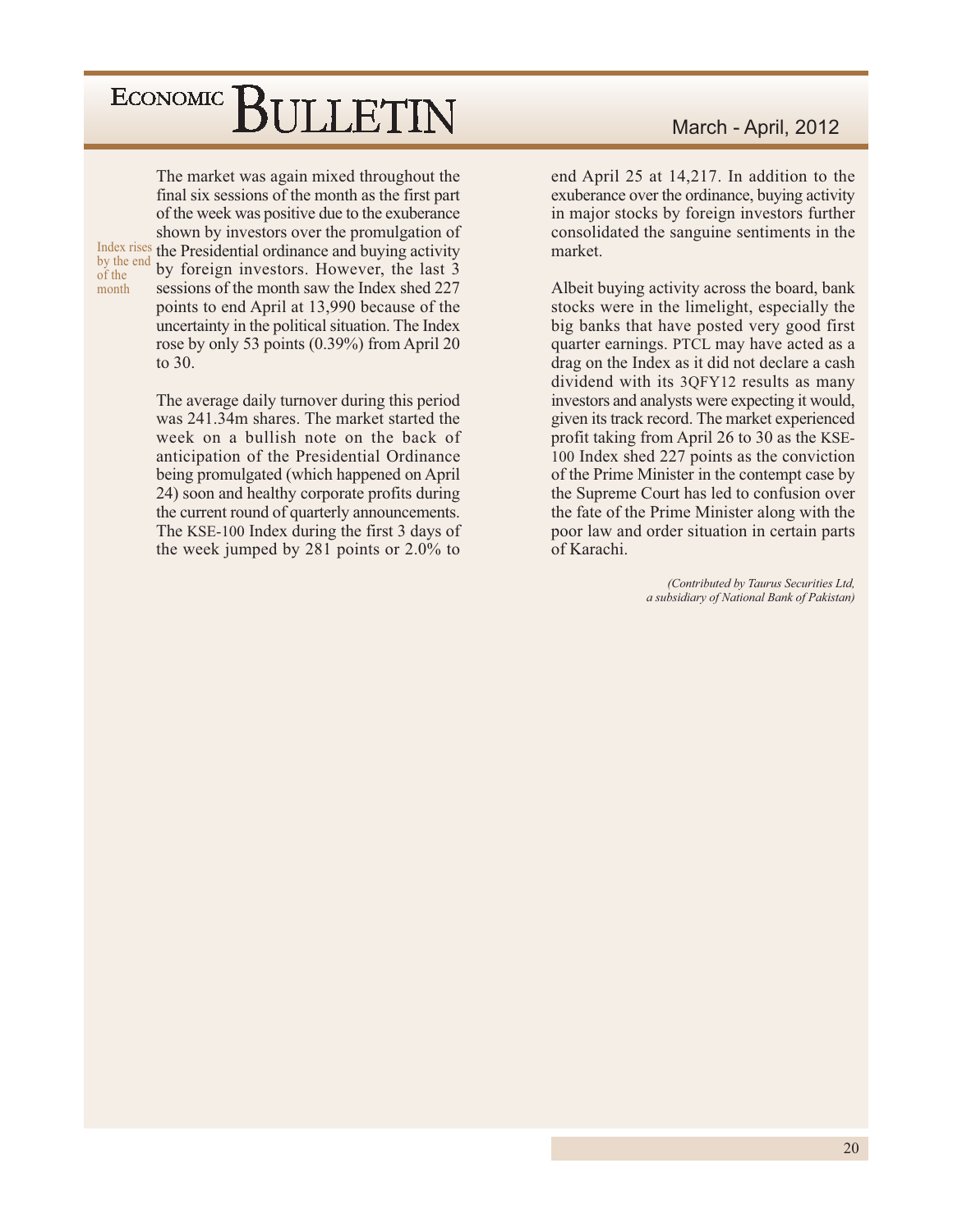#### **Book/Report Reviews**

The Future of Pakistan Stephen P. Cohen and others Vanguard Books (2012)

This book is a collection of 18 essays by scholars from around the world who have tried to determine the major factors influencing Pakistan's future. Pakistan is a country of growing importance to the United States and to the rest of the world. The first essay in the book, Pakistan: Arrival and Departure written by Stephen P. Cohen identifies 19 factors grouped into four clusters which are important in shaping Pakistan. The first cluster discusses the economy, demographics, urbanization, education; the second is about identity of Pakistan's people; the third cluster talks about the ability of Pakistanis to work for or against a common goal and includes bureaucracy and structure of government, while the last cluster includes the policies and attitudes of important foreign states as well as how globalization affects the various factors.

It is the interplay between some of these critical factors which seems likely to shape the future. The author has identified some warning signs, which point to the urgent issues and these are; unwillingness to deal quickly with economic issues, unwillingness/inability to rebuild state institutions, absence of governance at the top, the begging bowl, fresh crisis with India and further appeasement of Islamists.

In another article, Pakistan's Future: Muddle Along, the author Kanti Bajpai argues that there are six possible futures for Pakistan, three more radical and three more moderate.

Some of the writers have identified factors impacting Pakistan's future. William Milam in his article Factors Shaping the Future has identified six major factors, while Joshua T. White in his article, The Perils of Prediction has chosen to focus on three factors, while Hasan Askari Rizvi in his article, At The Brink talks about five major challenges.

The last essay focuses on Pakistani youth's perceptions and preferences and attempts to analyze them in light of the socioeconomic realities that their country is likely to face over the projected period.

Pakistan

A Hard Country Anatol Lieven Published by the Penguin Group (2011)

Pakistan is a country of growing importance to the world. This book analyzes both Pakistan's internal problems and the sources of Pakistan's internal resilience and describes the threats the country faces from the Taleban and their allies. It also examines the policies of the Pakistani security establishment towards Afghanistan and India, since these have had an impact on domestic developments. The first chapter, Introduction: Understanding Pakistan is followed by the chapter, The Struggle for Muslim South Asia. The later chapter tries to draw from the history of the region, and of Islam in South Asia, those events and elements which are of greatest relevance to the situation in which Pakistan finds itself today.

Part two of the book is an analysis of the social, religious and political structures of Pakistan. The chapter on Justice describes the jirga and panchayat mechanism, the miserable relations between the judiciary and the police, the long delays in court cases, the miserable conditions in which ordinary policemen work, etc. The chapter, The Military describes Pakistan's military, which is one of the largest, has a strong measure of popular support, is the largest middle class employer. It goes on to describe its relations with India, the question of links to Islamist terrorists raises particular fears in the west because of Pakistan's possession of nuclear weapons.

Regarding the country's political structure, patronage and kinship form the basic elements of the Pakistani political system. As far as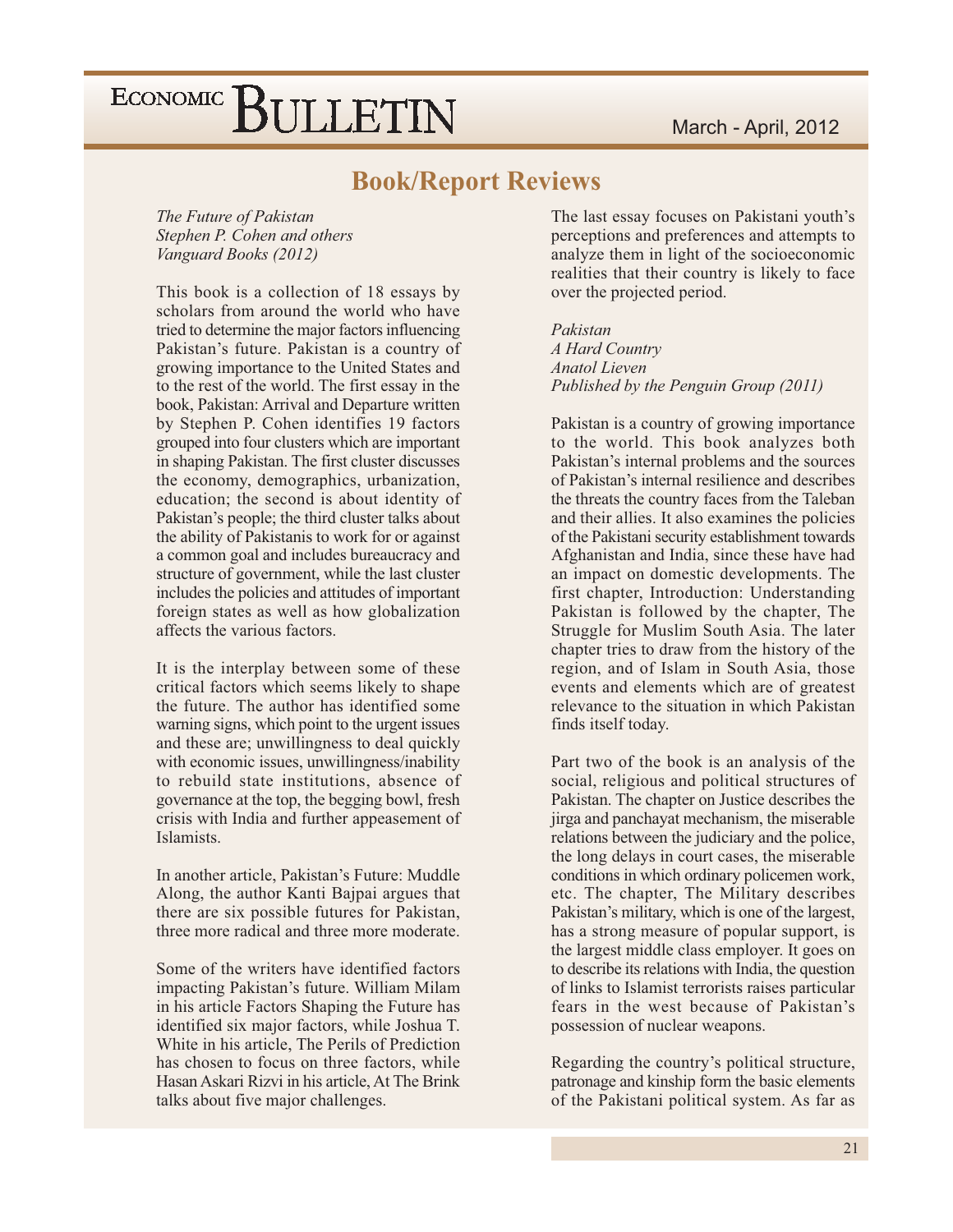most of the political parties are concerned, these do not exist in the form taken as the norm in the west. The nature of the Pakistani political system has made it possible for the military to seize power, which has been followed by long periods of military rule. It goes on to describe on how Pakistani political system works. The various political parties of Pakistan have also been described.

Part three of the book is about the four provinces of Pakistan, while part four is titled the Taleban. The deep religious, ethnic and tribal roots of the Pakistani Taleban date back hundreds of years and were revived by the Soviet invasion of Afghanistan and the struggle against it. In the concluding chapter, the author states; that Pakistan, though a deeply troubled state, is also a tough one. In the long run, the greatest threat to Pakistan's existence is not insurgency, but ecological change.

In the short term, of course, Western policy towards Pakistan will be shaped by developments in Afghanistan, but this policy should not be dictated by those developments. For Pakistan is in the end a great deal more important and potentially dangerous than Afghanistan.

Financial System and Economic Development - Pakistan Shakil Faruqi Published by: Lahore School of Economics  $(2011)$ 

The book is in two volumes, and is basically meant as a reference for students studying banking, financial system and financial markets at academic institutions. Volume I discusses topics on Banking and Financial System with focus on financial system structure and its components, while the main topics in Volume II consist of Securities Markets in Pakistan, their structure and operations.

Volume I Banking and Financial System has 14 chapters, with 2–4 sections in each of the chapters. Beginning with the description of

#### March - April, 2012

the structure, role and functions of the Financial System, the basic concepts and their definitions, the structure of the financial system, financial savings and deposit mobilization it goes on to describe the Credit system, the patterns of credit allocation, how far the banking system has been responsive to the credit needs of priority sectors, sectors like SMEs, exporting, housing and others? the issue of non-performing loans, and issues of banking system credit. Chapter 9 is about Islamic Banking  $&$  Finance — its structure and operations and operational framework. Chapter 10 talks about the fiscal operations of Government, the emergence of public debt and the foreign sector. The later chapters describe the financial reforms, banking regulation and supervision, managing banking system soundness and solvency and managing the financial system in post reform era.

Volume II of the text book is on Financial Markets. It has 11 chapters. The volume begins with some preliminaries, the structure and core functions and the interlinkages between financial markets and the economy. It is followed by a chapter on Securities Markets, Pakistan, followed by an understanding of the participants of Financial Markets. Fundamentals of financial markets have been explained, while one of the chapters discusses the short term financial markets – money market and treasury bills.

Chapter 6 describes foreign currency market, both the formal and informal, while chapter 7 is about Capital Markets. It describes its fundamentals, SECP role and functions, the two regulators (SBP & SECP) Pakistan's corporate sector, etc. Long term Debt Markets (Bond Market) Stock Market, and issues of future growth of stock market form the themes of the next three chapters. The last chapter of the book attempts to bring together leading elements of analysis, assessments, perceptions and vast material presented in two volumes of this book, but it does so around the theme of the chapter, that the future development of financial system and markets is increasingly bound to integration with global economy and global finance.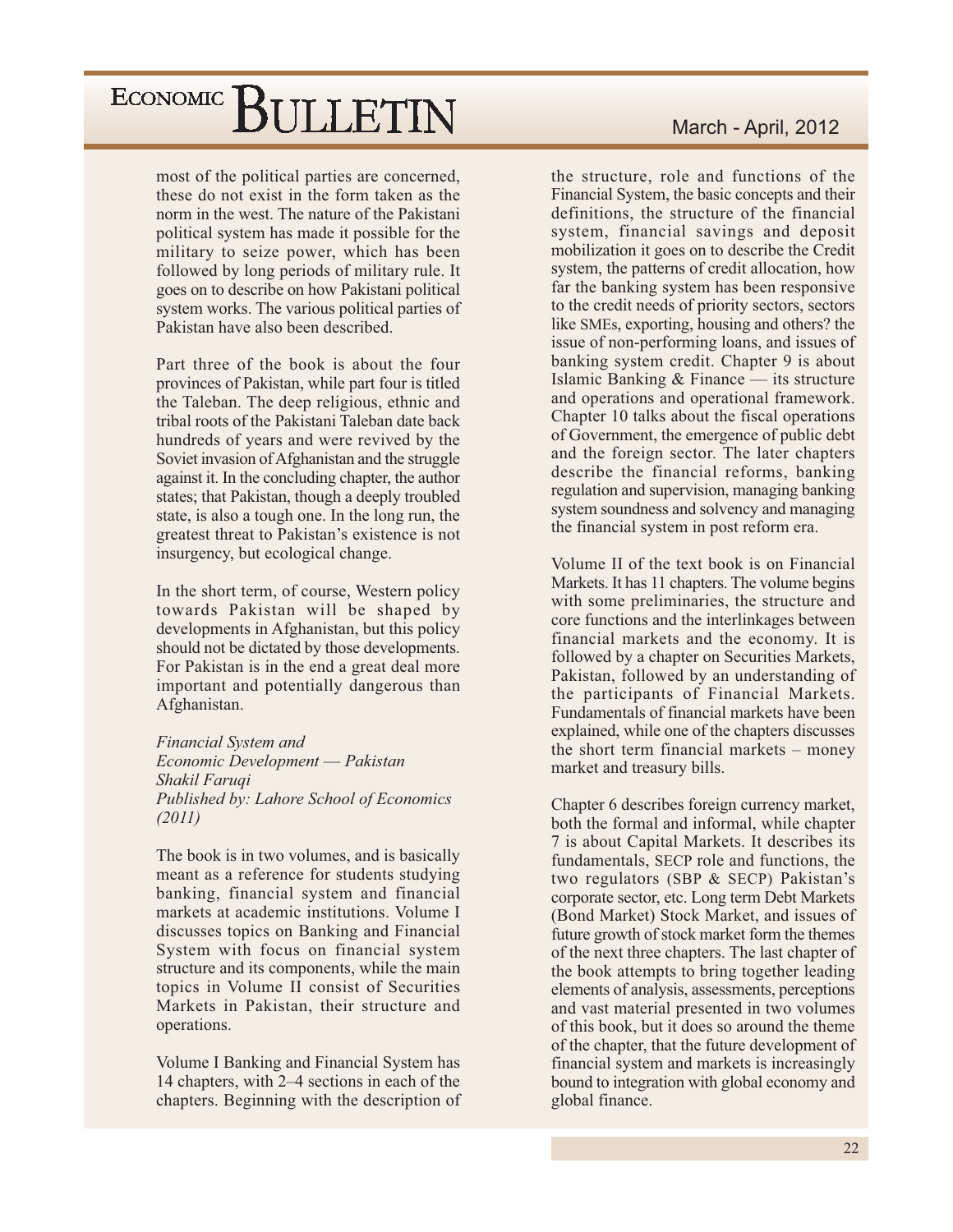#### *Pakistan Economy – Key Economic Indicators*

|                                  | Unit            | 2004-05 | 2005-06 | 2006-07 | 2007-08 | 2008-09 | 2009-10 | 2010-11 |
|----------------------------------|-----------------|---------|---------|---------|---------|---------|---------|---------|
| <b>Output and Prices</b>         |                 |         |         |         |         |         |         |         |
| GNP Size (MP)                    | Rs.bn           | 6634    | 7773    | 8831    | 10452   | 13070   | 15403   | 18847   |
| GDP Size (FC)                    | Rs.bn           | 6123    | 7158    | 8235    | 9921    | 12110   | 14066   | 17107   |
| Income Per Capita                | \$              | 724     | 823     | 905     | 1022    | 1017    | 1068    | 1122    |
| Real Growth                      | $(^{0}_{0})$    |         |         |         |         |         |         |         |
| <b>GNP</b>                       |                 | 8.7     | 5.6     | 6.7     | 3.7     | 4.0     | 5.1     | 2.8     |
| <b>GDP</b>                       |                 | 9.0     | 5.8     | 6.8     | 3.7     | 1.7     | 3.8     | 2.4     |
| Agriculture                      |                 | 6.5     | 6.3     | 4.1     | 1.0     | 4.0     | 0.6     | 1.2     |
| Manufacturing                    |                 | 15.5    | 8.7     | 8.3     | 4.8     | $-3.6$  | 5.5     | 3.0     |
| Services Sector                  |                 | 8.5     | 6.5     | 7.0     | 6.0     | 1.7     | 2.9     | 4.1     |
| <b>Prices</b>                    | $(\%)$          |         |         |         |         |         |         |         |
| <b>Consumer Price Inflation</b>  |                 | 9.3     | 7.9     | 7.8     | 12.0    | 20.8    | 11.7    | 13.9    |
| <b>Wholesale Price Inflation</b> |                 | 6.8     | 10.1    | 6.9     | 16.4    | 18.2    | 12.6    | 23.3    |
| Food Inflation CPI               |                 | 12.5    | 6.9     | 10.3    | 17.6    | 23.7    | 12.5    | 18.0    |
| Non Food Inflation CPI           |                 | 7.1     | 8.6     | 6.0     | 7.9     | 18.4    | 11.1    | 10.6    |
| Core Inflation <sup>†</sup>      |                 | 7.2     | 7.5     | 5.9     | 8.4     | 17.6    | 11.0    | 9.7     |
| <b>GDP</b> Deflator              |                 | 7.0     | 10.5    | 7.7     | 16.2    | 20.0    | 11.9    | 18.8    |
| Gold Tezabi (Karachi)            | Rs./10 grams    | 8216    | 10317   | 12619   | 16695   | 22195   | 29587   | 37658   |
| Petrol Super                     | Rs/Ltr          | 40.74   | 55.12   | 56.00   | 57.83   | 67.68   | 67.56   | 75.70   |
| Kerosene Oil                     | Rs/Ltr          | 29.11   | 36.19   | 39.09   | 43.44   | 66.79   | 72.65   | 84.89   |
| Wheat Flour (Avg. Quality)       | Rs/Kg           | 13.28   | 13.06   | 13.64   | 18.07   | 25.64   | 28.77   | 29.56   |
| <b>Savings and Investment</b>    | $%$ GDP         |         |         |         |         |         |         |         |
| National Savings                 |                 | 17.5    | 18.2    | 17.4    | 13.6    | 12.5    | 13.1    | 13.6    |
| Domestic Savings                 |                 | 15.4    | 16.3    | 15.6    | 11.5    | 9.8     | 9.3     | 9.3     |
| Gross Fixed Investment           |                 | 17.5    | 20.5    | 20.9    | 20.5    | 16.6    | 13.8    | 11.8    |
| Public Sector                    |                 | 4.3     | 4.8     | 5.5     | 5.4     | 4.3     | 3.6     | 3.3     |
| Private Sector                   |                 | 13.1    | 15.7    | 15.4    | 15.0    | 12.3    | 10.2    | 8.5     |
| <b>Public Finance</b>            |                 |         |         |         |         |         |         |         |
| Revenue Receipts (Fed Govt)      | $%$ GDP         | 13.8    | 14.2    | 14.9    | 13.7    | 13.2    | 13.8    | 11.7    |
| Tax Revenue                      | $%$ GDP         | 8.9     | 9.4     | 9.7     | 9.9     | 9.8     | 10.0    | 8.9     |
| <b>Total Expenditure</b>         | $%$ GDP         | 17.2    | 18.5    | 19.1    | 18.7    | 16.5    | 17.4    | 14.8    |
| <b>Fiscal Deficit</b>            | $%$ GDP         | 3.3     | 4.3     | 4.3     | 7.6     | 5.3     | 6.3     | 4.0     |
| FBR Tax Collection (Fed Govt)    | Rs.bn           | 590.4   | 713.5   | 847.2   | 1007.2  | 1161.2  | 1328.6  | 1558.0  |
| Direct Taxes                     | $%$ share       | 31.0    | 31.5    | 39.4    | 38.4    | 38.2    | 39.8    | 38.7    |
| <b>Indirect Taxes</b>            | $%$ share       | 69.0    | 68.5    | 60.6    | 61.6    | 61.8    | 60.2    | 61.3    |
| <b>Internal Debt Outstanding</b> | Rs.bn           | 2158    | 2337    | 2610    | 3275    | 3861    | 4654    | 6017    |
| Funded Debt                      | % Internal Debt | 59.8    | 62.3    | 64.0    | 68.8    | 67.1    | 68.7    | 72.5    |
| <b>Unfunded Debt</b>             | % Internal Debt | 40.1    | 37.7    | 36.0    | 31.2    | 32.9    | 31.3    | 27.5    |
| <b>Monetary Sector</b>           |                 |         |         |         |         |         |         |         |
| Growth of Monetary Assets M2     | $\frac{0}{0}$   | 19.3    | 15.2    | 19.3    | 15.3    | 9.6     | 12.5    | 16.0    |
| Currency in Circulation          | Rs.bn           | 665.9   | 740.4   | 840.2   | 982.3   | 1152.2  | 1295.4  | 1501.4  |

<sup>†</sup>non-food non-energy